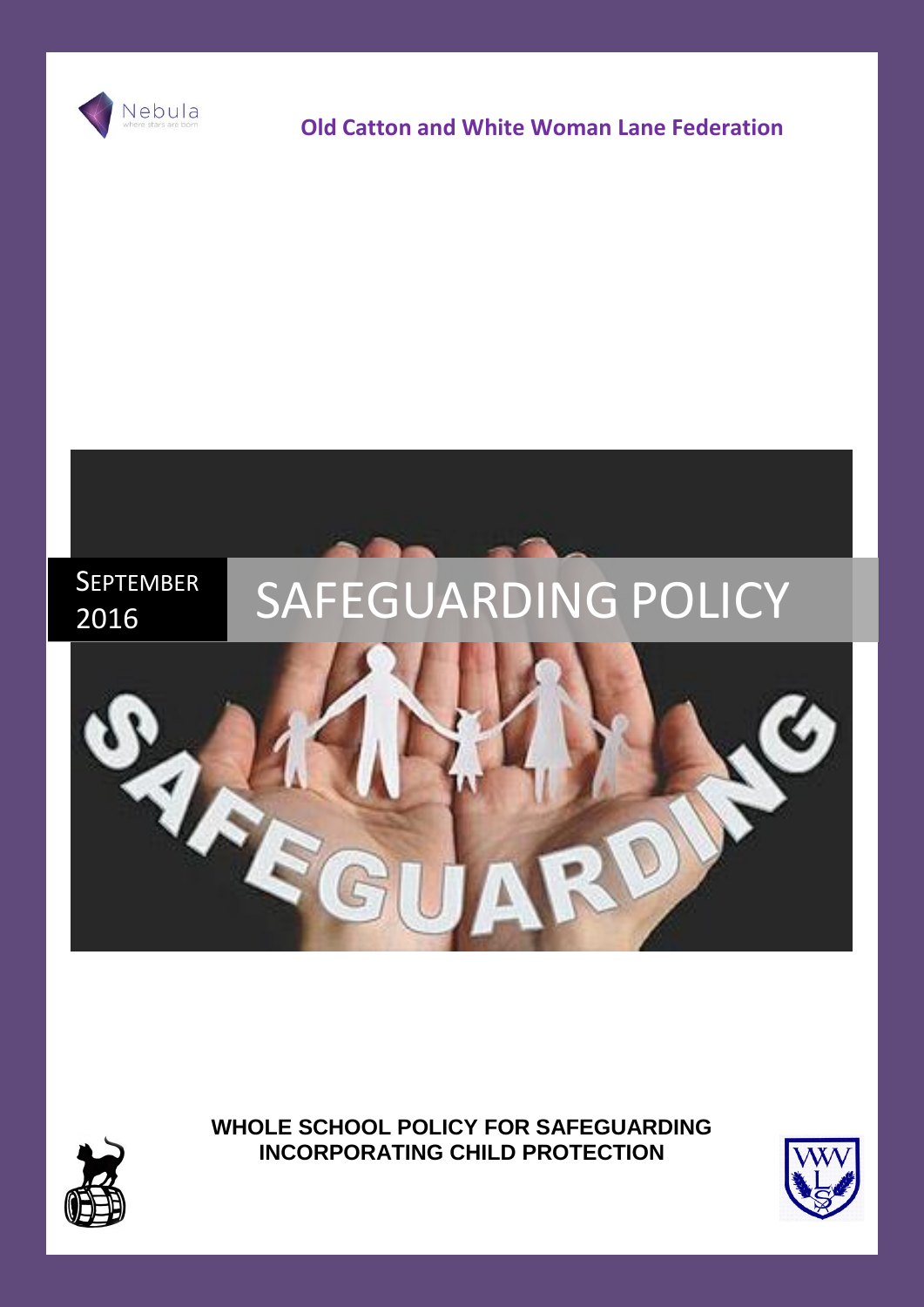# **WHOLE SCHOOL POLICY FOR SAFEGUARDING INCORPORATING CHILD PROTECTION**

# OLD CATTON AND WHITE WOMAN LANE FEDERATION

# **Policy Consultation & Review**

This policy is available on our school website and is available on request from the school office. We also inform parents and carers about this policy when their children join our school and through our school newsletter.

We recognise the expertise our staff builds by undertaking safeguarding training and managing safeguarding concerns on a daily basis and we therefore invite staff to contribute to and shape this policy and associated safeguarding arrangements.

The policy is provided to all staff at induction alongside our Staff Code of Conduct. In addition, all staff are provided with Part One of the statutory guidance *['Keeping Children Safe in Education'](https://www.gov.uk/government/publications/keeping-children-safe-in-education--2)*, DfE (2016).

This policy will be reviewed in full by the Governing Body on an annual basis. This policy was last reviewed and agreed by the Governing Body on 26/09/16. It is due for review September 2017.

Signature:  $\leq$  D Best-Mule<br>Executive Headteacher Date: 26/09/16 Signature: Chair of Governors

Date: 26/09/16

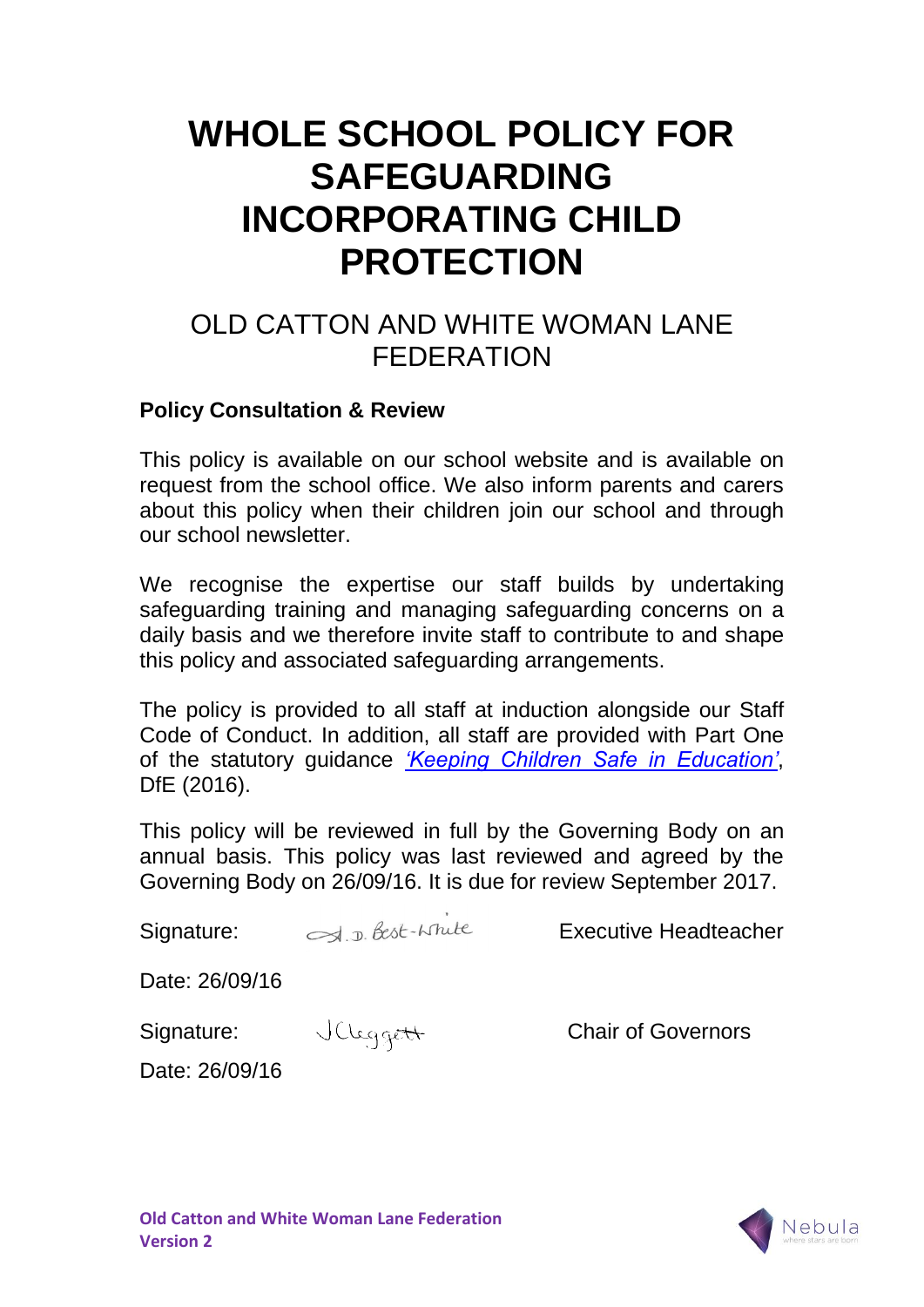#### **CONTENTS**

#### **Page:**

**Purpose & Aims**

**School Ethos**

**Roles & Responsibilities**

**Training & Induction** 

**Procedures for Managing Concerns**

**Recording & Information Sharing**

**Working with Parents & Carers**

**Child Protection Conferences**

**Safer Recruitment**

**Safer Working Practice**

**Managing Allegations against Staff**

**Other relevant policies**

**Statutory Framework**

#### **Appendices**

- **1 Recording form for reporting concerns**
- **2 Induction checklist for staff & volunteers**
- **3 Safeguarding Referral Procedures**
- **4 Operation Encompass**

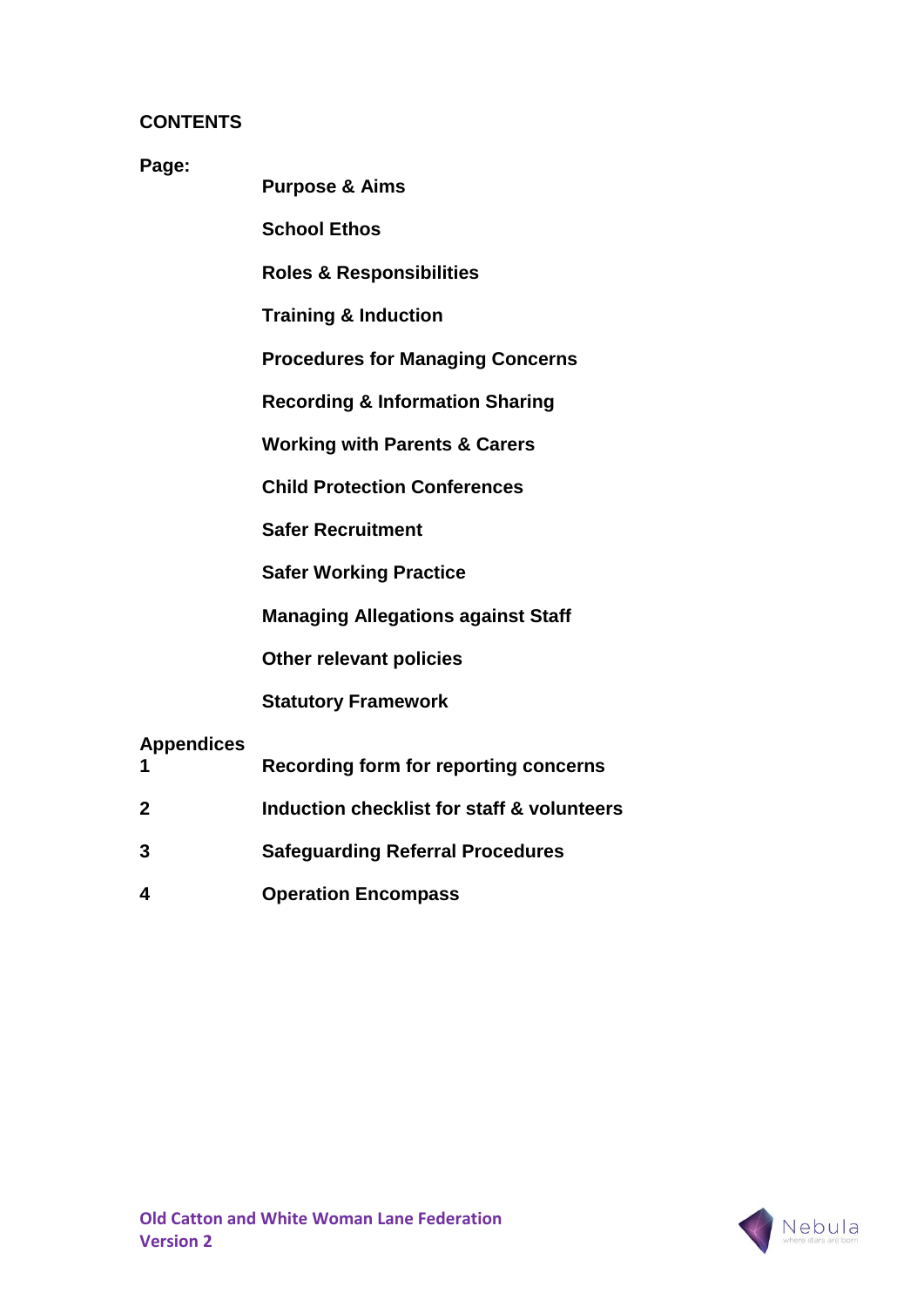#### **1. PURPOSE & AIMS**

1.1 The purpose of Old Catton and White Woman Lanes Schools' safeguarding policy is to ensure every child who is a registered pupil at our schools is safe and protected from harm. This means we will always work to:

- Protect children and young people at our school from maltreatment;
- Prevent impairment of our children's and young people's health or development;
- Ensure that children and young people at our school grow up in circumstances consistent with the provision of safe and effective care;
- Undertake that role so as to enable children and young people at our school to have the best outcomes.

1.2 This policy will give clear direction to staff, volunteers, visitors and parents about expected behaviour and our legal responsibility to safeguard and promote the welfare of all children at our school.

1.3 Our school fully recognises the contribution it can make to protect children from harm and supporting and promoting the welfare of all children who are registered pupils at our school. The elements of our policy are prevention, protection and support.

1.4 We recognise that our safeguarding responsibilities are clearly linked to our responsibilities for ensuring that appropriate safeguarding responses are in place for children who are absent from school or who go missing from education, particularly on repeat occasions. The Attendance Lead will regularly liaise with the Designated Safeguarding Lead to discuss all persistently absent pupils and those who go missing to identify the risk of abuse and neglect including sexual abuse or exploitation and to ensure that appropriate safeguarding responses have been put in place to reduce the risk of future harm.

1.5 This policy applies to all pupils, staff, parents, governors, volunteers and visitors.

#### **2. OUR ETHOS**

2.1 The child's welfare is of paramount importance. Our school will establish and maintain an ethos where pupils feel secure, are encouraged to talk, are listened to and are safe. Children at our school will be able to talk freely to any member of staff at our school if they are worried or concerned about something.

2.2 Everyone who comes into contact with children and their families has a role to play in safeguarding children. We recognise that staff at our school play a particularly important role as they are in a position to identify concerns early and provide help for children to prevent concerns from escalating. **All staff are advised to maintain an attitude of '***it could happen here***' where** 

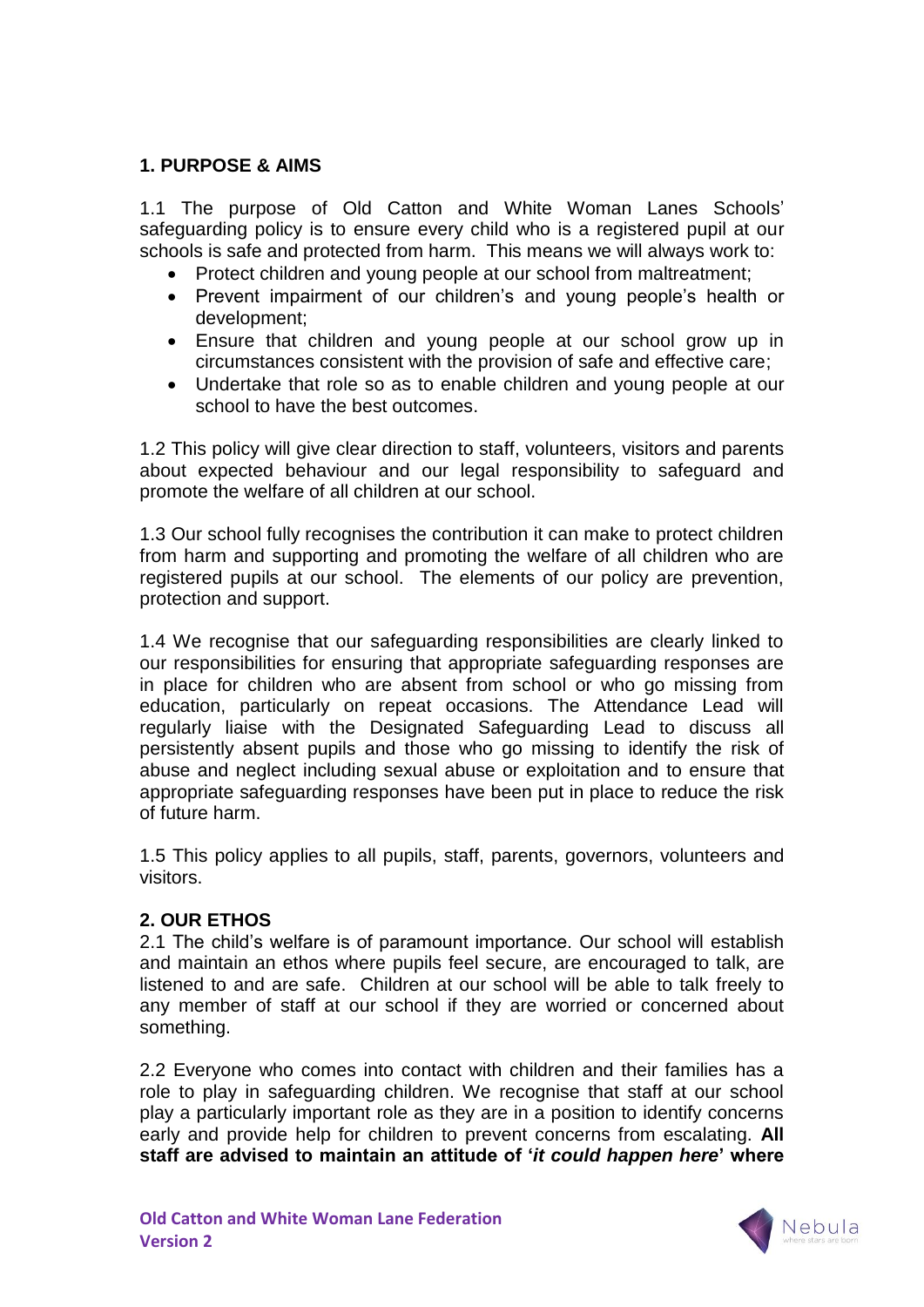**safeguarding is concerned.** When concerned about the welfare of a child, staff members must always act in the **best interests** of the child.

2.3All staff and regular visitors will, through training and induction, know how to recognise indicators of concern, how to respond to a disclosure from a child and how to record and report this information. We will not make promises to any child and we will not keep secrets. Every child will know what the adult will have to do with any information they have chosen to disclose.

2.4 Throughout our curriculum we will provide activities and opportunities for children to develop the skills they need to identify risks and stay safe. This will also be extended to include material that will encourage our children to develop essential life skills.

- E-Safety
- PATHs
- PSHF
- Assemblies
- Science
- Design Technology
- Physical Education
- Cycling Proficiency
- SkillForce

2.5 At all times we will work in partnership and endeavour to establish effective working relationships with parents, carers and colleagues from other agencies in line with Working Together to Safeguard Children (2015) and [Norfolk Safeguarding Children Board procedures.](http://www.norfolklscb.org/about/policies-procedures/policies-and-procedures/)

#### **3. ROLES AND RESPONSIBILITIES**

| Role                                                   | <b>Name</b>                                                               | <b>Contact details</b> |
|--------------------------------------------------------|---------------------------------------------------------------------------|------------------------|
| <b>Designated</b><br><b>Safeguarding Lead</b><br>(DSL) | <b>Ashley Best-White</b>                                                  | 01603 419203           |
| <b>Alternate (Deputy)</b><br><b>DSL</b>                | <b>Nicky Pellatt</b><br><b>Executive Deputy</b>                           | 01603 419203           |
|                                                        | <b>Kate Connelly</b><br><b>Head of School</b><br><b>Old Catton Junior</b> | 01603 426973           |
|                                                        | <b>Dan Richmond</b><br><b>Head of Upper School</b><br><b>WWL</b>          | 01603 419203           |
|                                                        | <b>Nick Johnson</b><br><b>Head of Lower School</b><br>WWL                 | 01603 419203           |



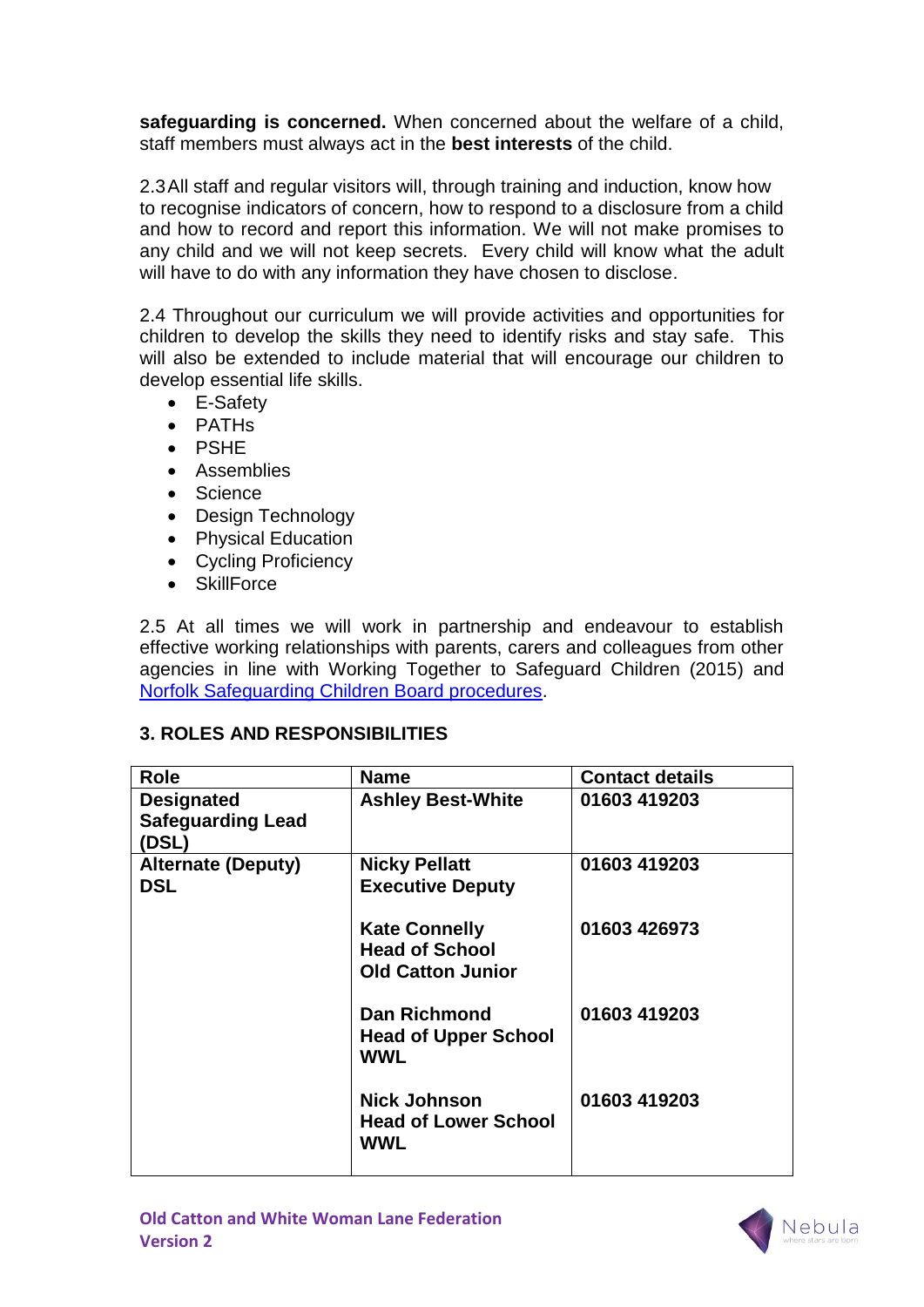| <b>Executive</b><br><b>Headteacher</b> | <b>Ashley Best-White</b> | 01603 419203 |
|----------------------------------------|--------------------------|--------------|
| <b>Named Safeguarding</b>              |                          | 01603 419203 |
| <b>Governor</b>                        |                          | 01603 426973 |
| <b>Chair of Governors</b>              | <b>Judy Leggett</b>      | 01603 429986 |

3.1 It is the responsibility of *every* member of staff, volunteer and regular visitor to our school to ensure that they carry out the requirements of this policy and, at all times, work in a way that will safeguard and promote the welfare of all of the pupils at this school. This includes the responsibility to provide a safe environment in which children can learn.

#### **The Governing Body**

3.2 The Governing Body of Old Catton and White Woman Lane Federation (Schools) is accountable for ensuring the effectiveness of this policy and our compliance with it. Although our Governing Body takes collective responsibility to safeguard and promote the welfare of our pupils, we also have a named governor who champions safeguarding within the school.

3.3 The Governing Body will ensure that:

- The safeguarding policy is in place and is reviewed annually, is available publicly via our school website and has been written in line with Local Authority guidance and the requirements of the Norfolk Safeguarding Children Board policies and procedures;
- The school contributes to inter-agency working in line with in line with Working Together to Safeguard Children (2015);
- A senior member of staff from leadership team is designated to take the lead responsibility for safeguarding and child protection and that there is a deputy DSL(s) who is appropriately trained member to deal with any issues in the absence of the Designated Safeguarding Lead (DSL). There will always be cover for this role;
- All staff receive a safeguarding induction and are provided with a copy of this policy and the staff code of conduct;
- All staff undertake appropriate child protection training that is updated annually and on-line safety training;
- Procedures are in place for dealing with allegations against members of staff and volunteers in line with statutory guidance;
- Safer recruitment practices are followed in accordance with the requirements of *['Keeping Children Safe in Education'](https://www.gov.uk/government/publications/keeping-children-safe-in-education--2)* DfE (2016);

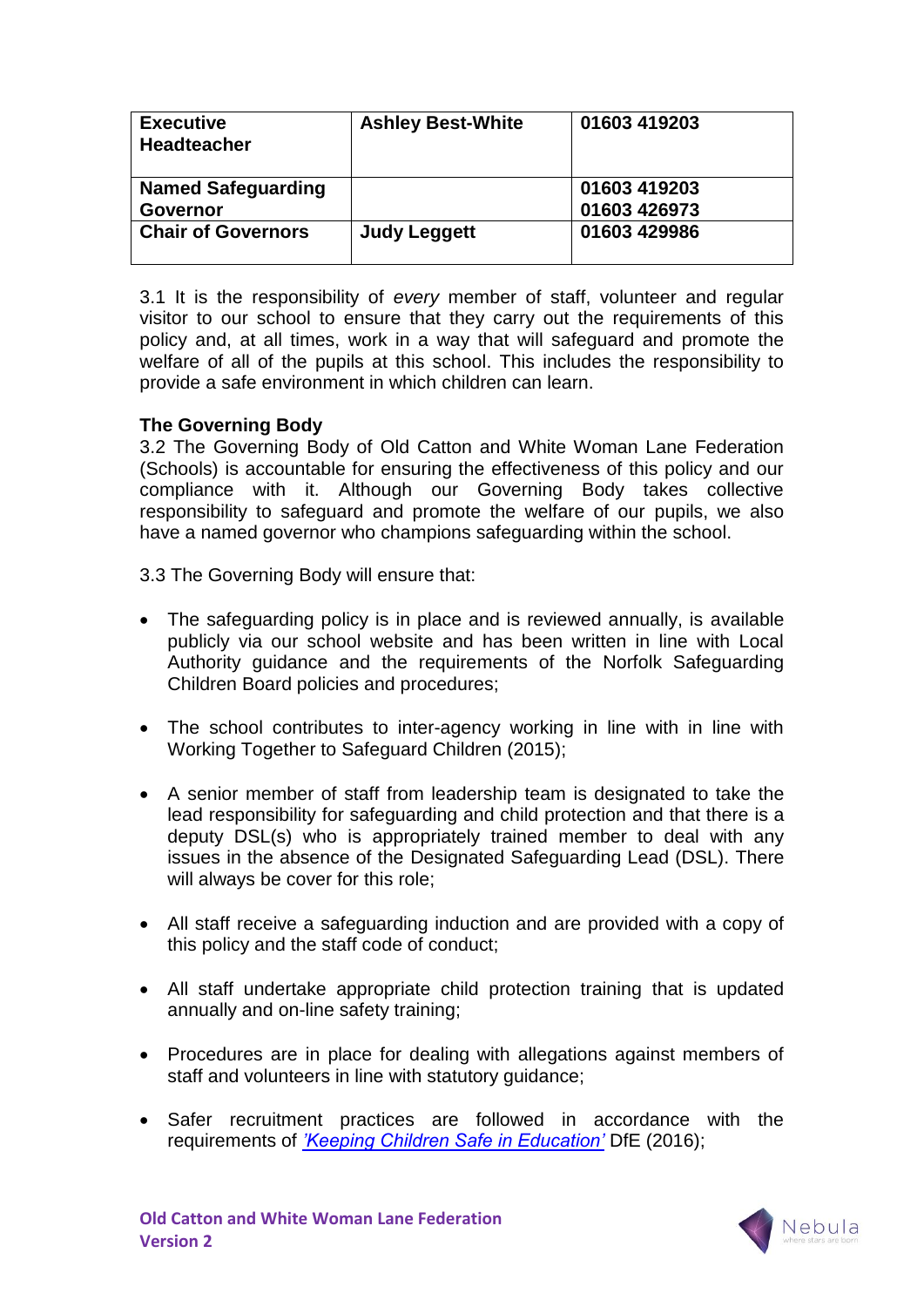• They remedy without delay any weakness in regard to our safeguarding arrangements that are brought to their attention.

3.4 The governing body will receive a safeguarding report at each meeting that will record the training that has taken place, the number of staff attending and any outstanding training requirements for the school. It will also record all safeguarding activity that has taken place, for example, meetings attended, reports written, training or induction given. It will not identify individual pupils.

#### **The Headteacher**

3.5 At Old Catton and White Woman Lane Junior Schools the Executive Headteacher is responsible for:

- Identifying a senior member of staff from leadership team to be the Designated Safeguarding Lead (DSL);
- Identifying alternate members of staff to act as the Designated Safeguarding Lead (DSL) in his/her absence to ensure there is always cover for the role;
- Ensuring that the policies and procedures adopted by the governing body, particularly concerning referrals of cases of suspected abuse and neglect, are followed by all staff;
- Ensuring that all staff and volunteers feel able to raise concerns about poor or unsafe practice and such concerns are addressed sensitively in accordance with agreed whistle-blowing procedures;
- Liaise with the LADO in the event of an allegation of abuse being made against a member of staff.

#### **The Designated Safeguarding Lead (DSL)**

3.6The Designated Safeguarding Lead is a senior member of staff, from the leadership team who takes lead responsibility for safeguarding and child protection within our school. The DSL and Deputy DSLs will carry out their role in accordance with the responsibilities outlined in Annex B of *'Keeping Children Safe in Education'.* 

3.7The DSL and Deputy DSLs will provide advice and support to other staff on child welfare and child protection matters. Any concern for a child's safety or welfare will be recorded in writing and given to the DSL.

3.8 During term time the designated safeguarding lead and or a deputy will always be available (during school or college hours) for staff in the school or college to discuss any safeguarding concerns. If in *exceptional* circumstances, a DSL is not available on the school site in person, we will ensure that they are available via telephone and any other relevant media.

3.9 The DSL and Deputy DSLs at our Schoosl will represent our schools at child protection conferences and core group meetings. Through appropriate training, knowledge and experience our DSL will liaise with Children's Services and other agencies where necessary, and make referrals of suspected abuse to Children's Services, take part in strategy discussions and other interagency meetings and contribute to the assessment of children.

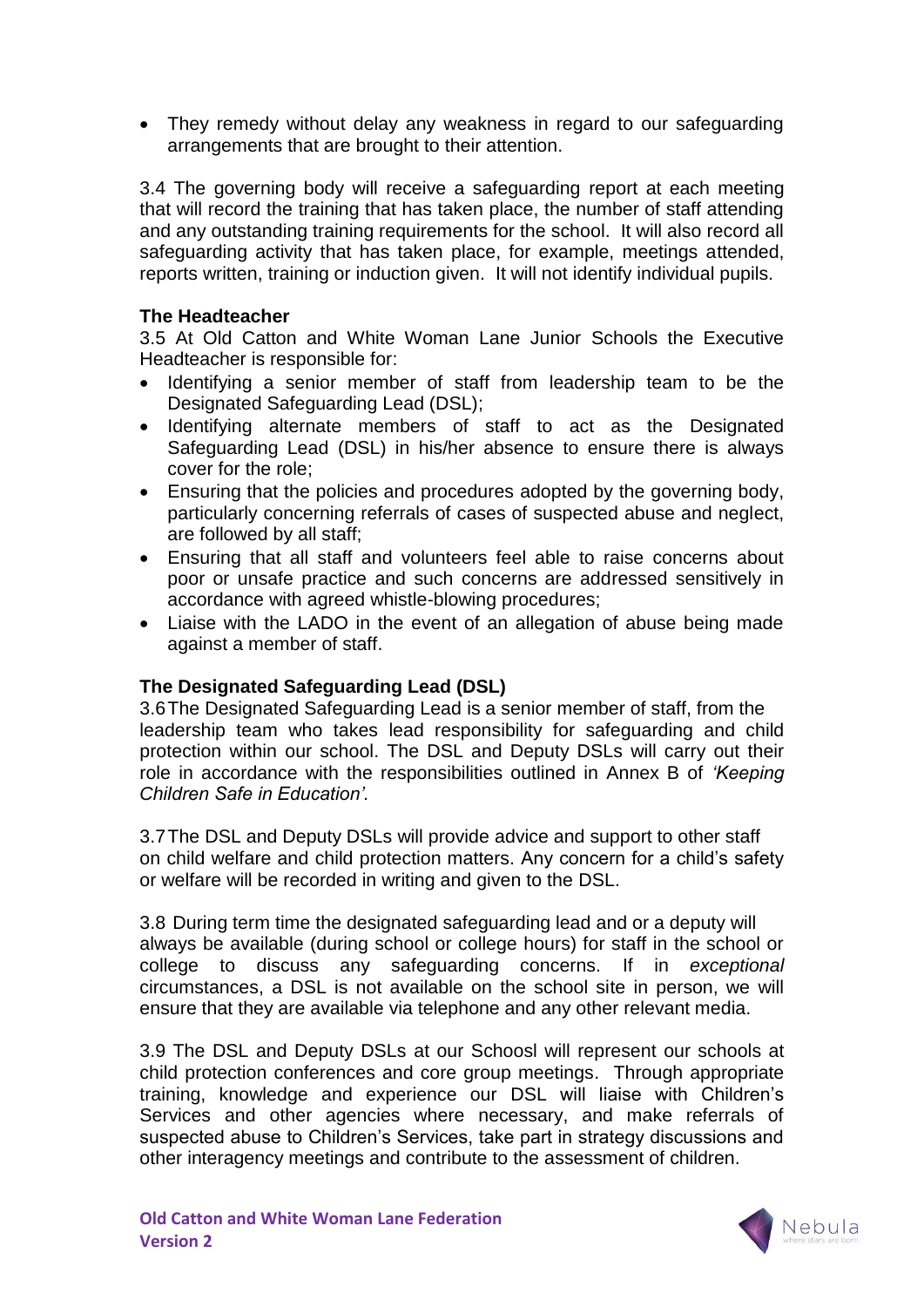3.10 The DSL and Deputy DSLs will maintain written records and child protection files ensuring that they are kept confidential and stored securely.

3.11 The DSL and Deputy DSLs are responsible for ensuring that all staff members and volunteers are aware of our policy and the procedure they need to follow. They will ensure that all staff, volunteers and regular visitors have received appropriate child protection information during induction and have been trained within the school to the agreed school's safeguarding training [pack](http://www.schools.norfolk.gov.uk/behaviour-and-safety/safeguarding/training/ncc096606) provided by Children's Services.

#### **4. TRAINING & INDUCTION**

4.1 When new staff join our school they will be informed of the safeguarding arrangements in place. They will be given a copy of our school's safeguarding policy along with the staff code of conduct, Part one and Annex A of '*Keeping Children Safe in Education*' and told who our Designated Safeguarding Lead (DSL) and Deputy DSLs are. All staff are expected to read these key documents. They will also be provided with the recording form, given information on how to complete it and who to pass it to.

4.2 Every new member of staff or volunteer will receive safeguarding training during their induction period within one month of joining the school. This programme will include information relating to signs and symptoms of abuse, how to manage a disclosure from a child, how to record and the remit of the role of the Designated Safeguarding Lead (DSL). The training will also include information about whistle-blowing in respect of concerns about another adult's behaviour and suitability to work with children. Staff will also receive on-line safety training as this is part of the overarching safeguarding approach of our school.

4.3 In addition to the safeguarding induction, we will ensure that mechanisms are in place to assist staff to understand and discharge their role and responsibilities as set out in Part one of '*Keeping Children Safe in Education'*. In order to achieve this we will ensure that:

- all members of staff will undertake appropriate safeguarding training on an annual basis in accordance with Norfolk Safeguarding Children Board advice and we will evaluate the impact of this training;
- all staff members receive regular safeguarding and child protection updates (for example, via email, e-bulletins, staff meetings), as required, but at least annually, to provide them with relevant skills and knowledge to safeguard children effectively;
- Each half term a staff meeting is set aside to focus on an aspect of safeguarding to ensure staff are kept up to date and training is refreshed regularly.

4.4 All regular visitors, temporary staff and volunteers to our school will be given a set of our safeguarding procedures; they will be informed of whom our DSL and alternate staff members are and what the recording and reporting system is. (See Appendix 2). We inform temporary staff and volunteers by ensuring they read and sign they have read information provided on arrival and we also provide the information in the form of a leaflet.

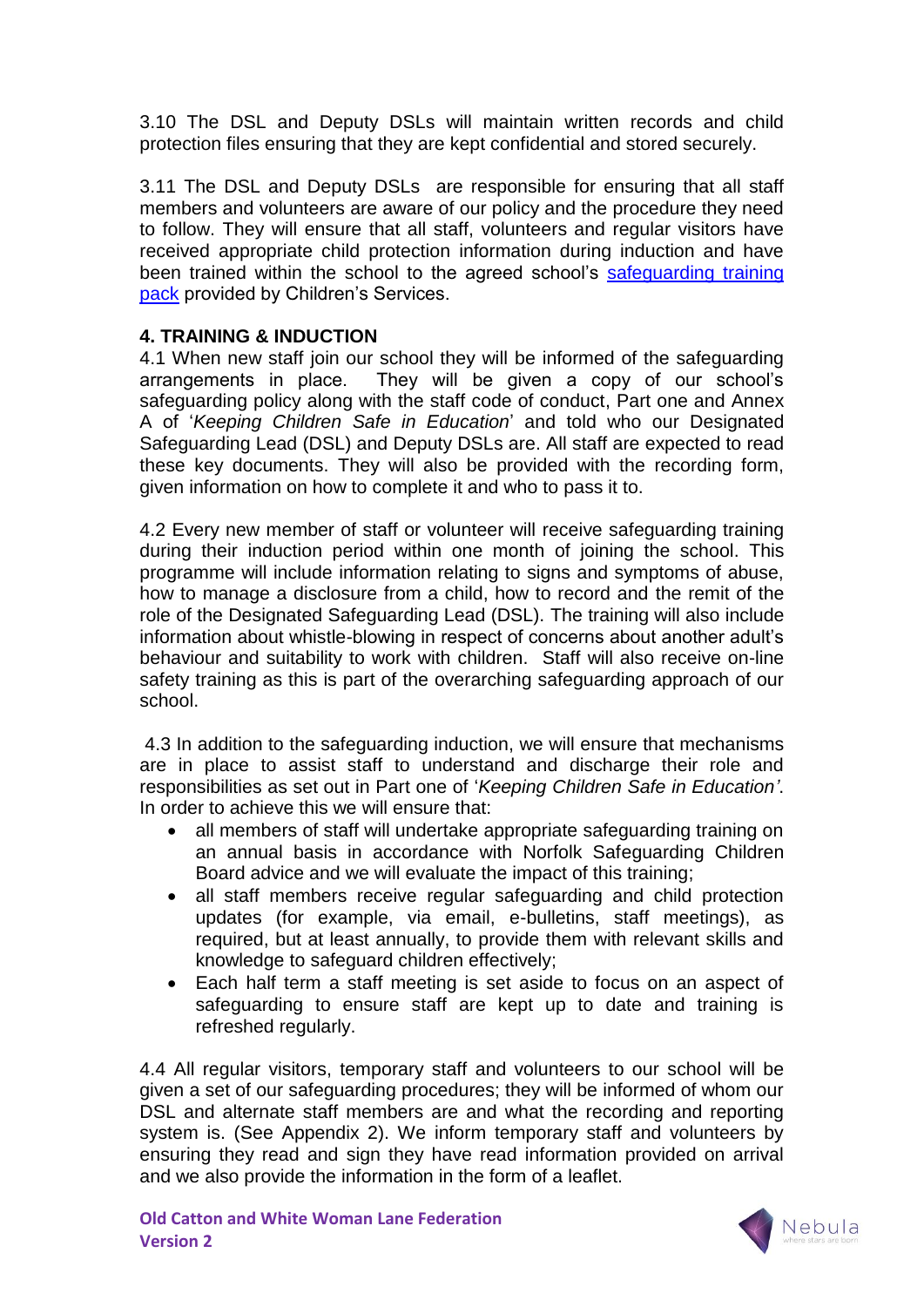4.5 The DSL, the alternate designated member(s) of staff and any other senior member of staff who may be in a position of making referrals or attending child protection conferences or core groups will attend one of the multi-agency training courses organised by Norfolk Safeguarding Children's Board at least once every three years. The DSL and alternate will attend Designated Safeguarding Lead (DSL) training provided by the Local Authority every two years. In addition to formal training, DSL will ensure that they update their knowledge and skills at regular intervals, but at least annually, to keep up with any developments relevant to their role. [It is recommended that you describe how you will do this e.g. accessing e-courier and disseminating national and local updates to staff, attendance at DSL cluster meetings, Local Safeguarding Children's Groups, Personal Development, Behaviour & Welfare Network].

4.6 Our governing body will also undertake appropriate training to ensure they are able to carry out their duty to safeguard all of the children at our school. Training for Governors to support them in their safeguarding role is available from [Norfolk Governor Services.](http://www.schools.norfolk.gov.uk/school-management/governors/index.htm)

4.7 We actively encourage all of our staff to keep up to date with the most recent local and national safeguarding advice and guidance, Annex A of '*Keeping Children Safe in Education*' (2016) provides links to guidance on specific safeguarding issues such as Child Sexual Exploitation and Female Genital Mutilation. In addition, local guidance can be accessed via Norfolk Safeguarding Children Board at [www.norfolklscb.org](http://www.norfolklscb.org/) and within the Safeguarding Section of the Norfolk Schools website: [http://www.schools.norfolk.gov.uk/safeguarding.](http://www.schools.norfolk.gov.uk/safeguarding)

#### **5. PROCEDURES FOR MANAGING CONCERNS**

5.1 Old Catton and White Woman Lane Federation adheres to child protection procedures that have been agreed locally through the Norfolk Children's Safeguarding Board (NSCB). Where we identify children and families in need of support, we will carry out our responsibilities in accordance with [Norfolk](http://www.norfolklscb.org/about/policies-procedures/3-2-norfolk-local-assessment-protocol/)  [Local Assessment Protocol](http://www.norfolklscb.org/about/policies-procedures/3-2-norfolk-local-assessment-protocol/) and the [NSCB Threshold Guidance.](http://www.norfolklscb.org/wp-content/uploads/2015/12/norfolk_thresh_guide.pdf)

5.2 Every member of staff including volunteers working with children at our school are advised to maintain an attitude of '*it could happen here'* where safeguarding is concerned. When concerned about the welfare of a child, staff members should always act in the interests of the child and have a responsibility to take action as outline in this policy.

5.3 All staff are encouraged to report any concerns that they have and not see these as insignificant. On occasions, a referral is justified by a single incident such as an injury or disclosure of abuse. More often however, concerns accumulate over a period of time and are evidenced by building up a picture of harm over time; this is particularly true in cases of emotional abuse and neglect. In these circumstances, it is crucial that staff record and pass on concerns in accordance with this policy to allow the DSL to build up a picture

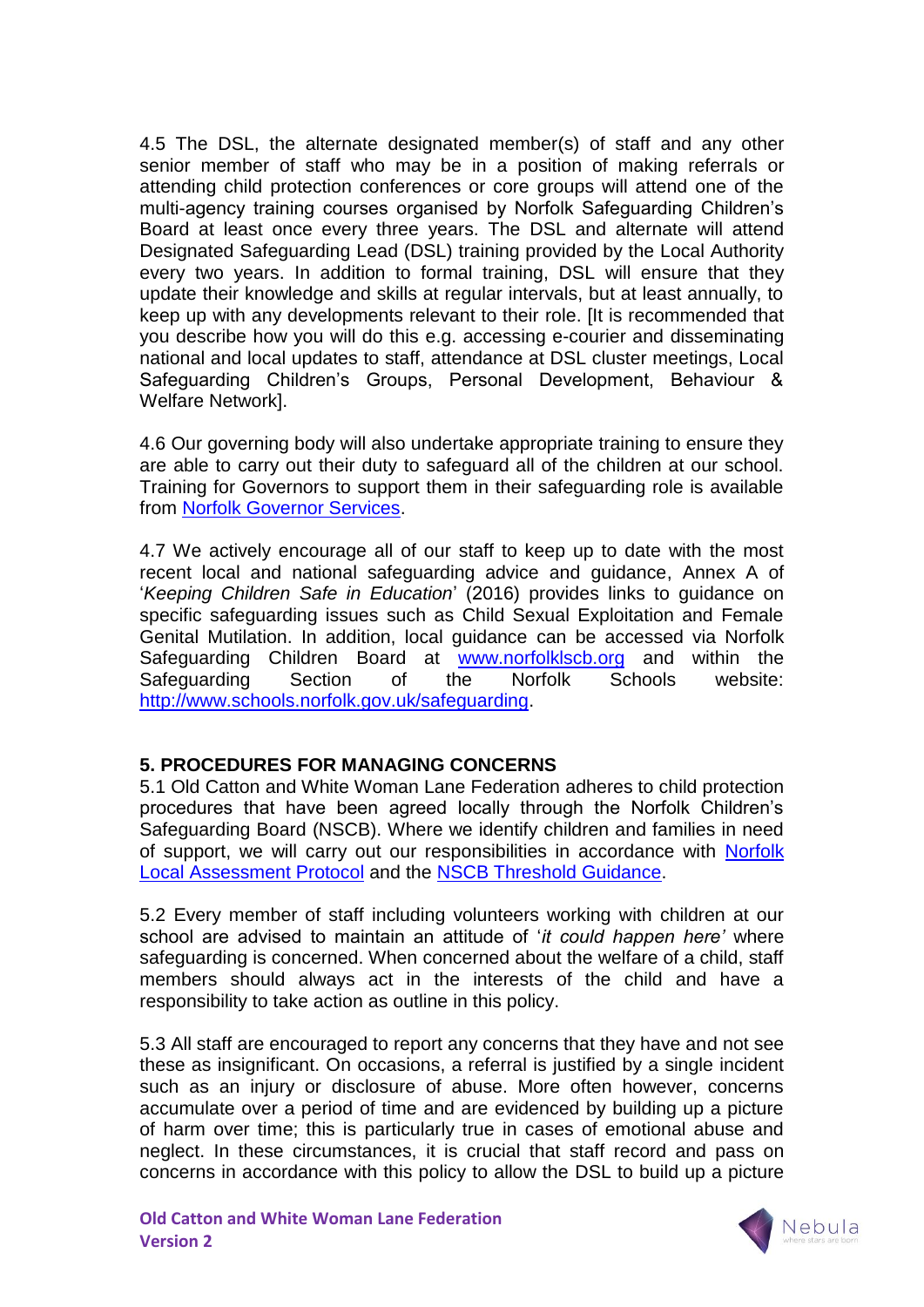and access support for the child at the earliest opportunity. A reliance on memory without accurate and contemporaneous records of concern could lead to a failure to protect.

5.4 It is *not* the responsibility of school staff to investigate welfare concerns or determine the truth of any disclosure or allegation. All staff, however, have a duty to recognise concerns and pass the information on in accordance with the procedures outlined in this policy.

5.5 The Designated Safeguarding Lead (DSL) should be used as a first point of contact for concerns and queries regarding any safeguarding concern in our school. Any member of staff or visitor to the school who receives a disclosure of abuse or suspects that a child is at risk of harm must report it immediately to the DSL or, if unavailable, to the alternate designated person. In the absence of either of the above, the matter should be brought to the attention of the most senior member of staff.

5.6 All concerns about a child or young person should be reported without delay and recorded in writing using the agreed template (see Appendix 1).

5.7 Following receipt of any information raising concern, the DSL will consider what action to take and seek advice from Children's Services as required. All information and actions taken, including the reasons for any decisions made, will be fully documented.

5.8 All referrals will be made in line with Norfolk Children's Services procedures as outlined in Appendix 3.

5.9 If, at any point, there is a risk of immediate serious harm to a child a referral should be made to Children's Services immediately. Anybody can make a referral. If the child's situation does not appear to be improving the staff member with concerns should press for re-consideration by raising concerns again with the DSL and/or the Headteacher. Concerns should always lead to help for the child at some point.

5.10 Staff should always follow the reporting procedures outlined in this policy in the first instance. However, they may also share information directly with Children's Services, or the police if:

- the situation is an emergency and the designated senior person, their alternate and the Headteacher are all unavailable;
- they are convinced that a direct report is the only way to ensure the pupil's safety.

5.11 Any member of staff who does not feel that concerns about a child have been responded to appropriately and in accordance with the procedures outlined in this policy should raise their concerns with the Headteacher or the Chair of Governors. If any member of staff does not feel the situation has been addressed appropriately at this point should contact Children's Services directly with their concerns.

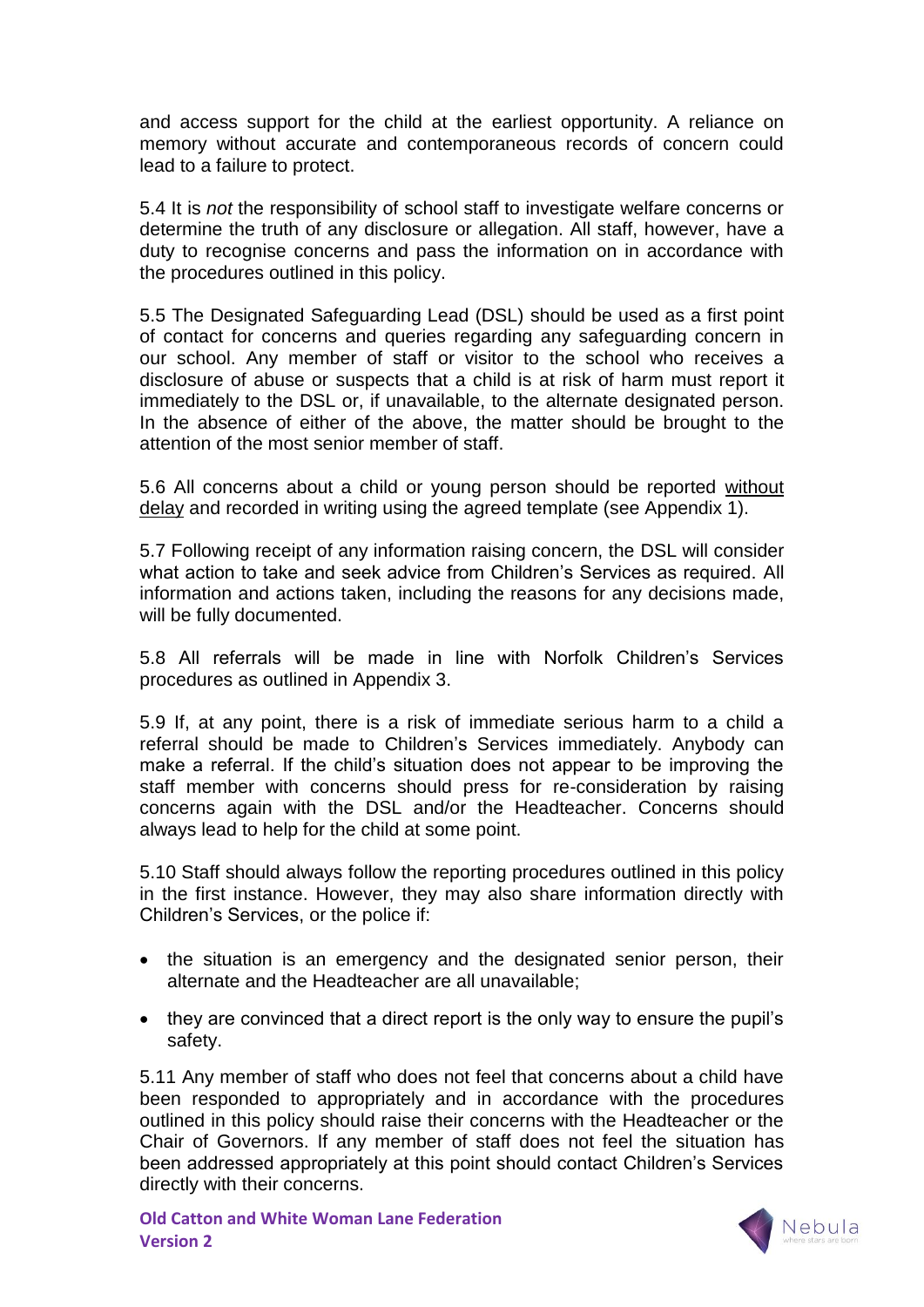5.12 We recognise that children are also vulnerable to physical, sexual and emotional abuse by their peers or siblings. This is most likely to include, but not limited to: bullying (including cyber bullying), gender based violence/sexual assaults and sexting. Abuse perpetrated by children can be just as harmful as that perpetrated by an adult, so it is important to remember the impact on the victim of the abuse as well as to focus on the support for the child or young person exhibiting the harmful behaviour. Such abuse will always be taken as seriously as abuse perpetrated by an adult and the same [safeguarding children procedures](http://www.norfolklscb.org/about/policies-procedures/policies-and-procedures/) will apply in respect of any child who is suffering or likely to suffer significant harm; staff must never tolerate or dismiss concerns relating to peer on peer abuse.

5.13 We recognise that children with special educational needs (SEN) and disabilities can face additional safeguarding challenges and these are discussed in staff training. These additional barriers can include:

- assumptions that indicators of possible abuse such as behaviour, mood and injury relate to the child's disability without further exploration;
- children with SEN and disabilities can be disproportionally impacted by things like bullying- without outwardly showing any signs; and
- communication barriers and difficulties in overcoming these barriers.

5.14 At Old Catton And White Woman Lane Junior Schools we recognise that our staff are well placed to identify concerns and take action to prevent children from becoming victims of Female Genital Mutilation (FGM) and other forms of so-called 'honour-based' violence (HBV) and provide guidance on these issues through our safeguarding training. If staff have a concern regarding a child that might be at risk of HBV they should inform the DSL who will activate local safeguarding procedures, using existing national and local protocols for multiagency liaison with police and children's social care.

5.15 Where FGM has taken place, since 31 October 2015 there has been a mandatory reporting duty placed on teachers. Section 5B of the Female Genital Mutilation Act 2003 (as inserted by section 74 of the Serious Crime Act 2015) places a statutory duty upon teachers in England and Wales, to report to the police where they discover (either through disclosure by the victim or visual evidence) that FGM appears to have been carried out on a girl under 18. Those failing to report such cases will face disciplinary sanctions. We will provide guidance and support to our teachers on this requirement and further information on when and how to make a report can be found in the following Home Office guidance: ['Mandatory Reporting of Female Genital](https://www.gov.uk/government/uploads/system/uploads/attachment_data/file/469448/FGM-Mandatory-Reporting-procedural-info-FINAL.pdf)  Mutilation - [procedural information'](https://www.gov.uk/government/uploads/system/uploads/attachment_data/file/469448/FGM-Mandatory-Reporting-procedural-info-FINAL.pdf) (October 2015).

5.16 We recognise that safeguarding against radicalisation and extremism is no different to safeguarding against any other vulnerability in today's society*.*  At Old Catton and White Woman Lane Junior Schools, we will ensure that:

 Through training, staff, volunteers and governors have an understanding of what radicalisation and extremism is, why we need to be vigilant in school and how to respond when concerns arise.

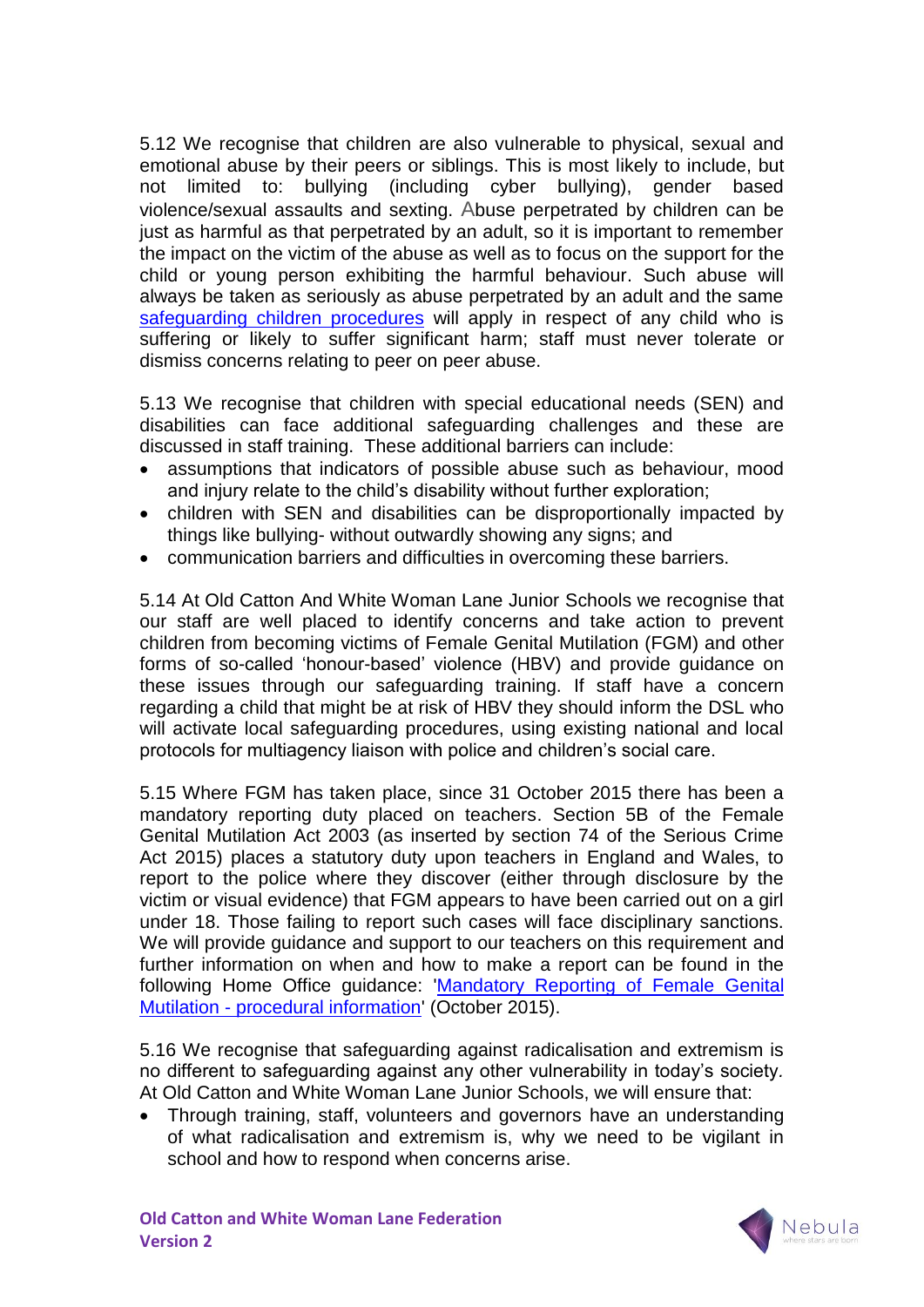- There are systems in place for keeping pupils safe from extremist material when accessing the internet in our school by using effective filtering and usage policies.
- The DSL has received Prevent training and will act as the point of contact within our school for any concerns relating to radicalisation and extremism.
- The DSL will make referrals in accordance with Norfolk Channel [procedures](http://www.norfolklscb.org/wp-content/uploads/2016/05/Channel-Norfolk-SOP-April-2016.doc) and will represent our school at Channel meetings as required.
- Through our curriculum, we will promote the spiritual, moral, social and cultural development of pupils.

#### **6. RECORDS AND INFORMATION SHARING**

6.1 If staff are concerned about the welfare or safety of any child at our school they will record their concern on the agreed reporting form (Appendix 1). They should ensure that the form is signed and dated. Any concerns should be passed to the DSL without delay.

6.2 Any information recorded will be kept in a separate named file, in a secure cabinet and not with the child's academic file. These files will be the responsibility of the DSL. Child protection information will only be shared within school on the basis of 'need to know in the child's interests' and on the understanding that it remains strictly confidential.

6.3 Child protection information will only be kept in the file and this file will be kept up to date. Records of concern, copies of referrals, invitations to child protection conferences, core groups and reports will be stored here. All our safeguarding files will include; a chronology, contents front cover and will record significant events in the child's life.

6.4 When a child leaves our school, the DSL will make contact with the DSL at the new school and will ensure that the child protection file is forwarded to the receiving school in an appropriately agreed manner. We will retain evidence to demonstrate how the file has been transferred; this may be in the form of a written confirmation of receipt from the receiving school and/or evidence of recorded delivery. Where a parent elects to remove their child from the school roll to home educate, the school will make arrangements to pass any safeguarding concerns to the Services to Home Educators Team within Norfolk County Council.

#### **7. WORKING WITH PARENTS & CARERS**

7.1 Old Catton and White Woman Lane Junior Schools are committed to working in partnership with parents/carers to safeguard and promote the welfare of children and to support them to understand our statutory responsibilities in this area.

7.2 When new pupils join our school, parents and carers will be informed that we have a safeguarding policy. A copy will be provided to parents on request and is available on the school website. Parents and carers will be informed of our legal duty to assist our colleagues in other agencies with child protection enquiries and what happens should we have cause to make a referral to Children's Services.

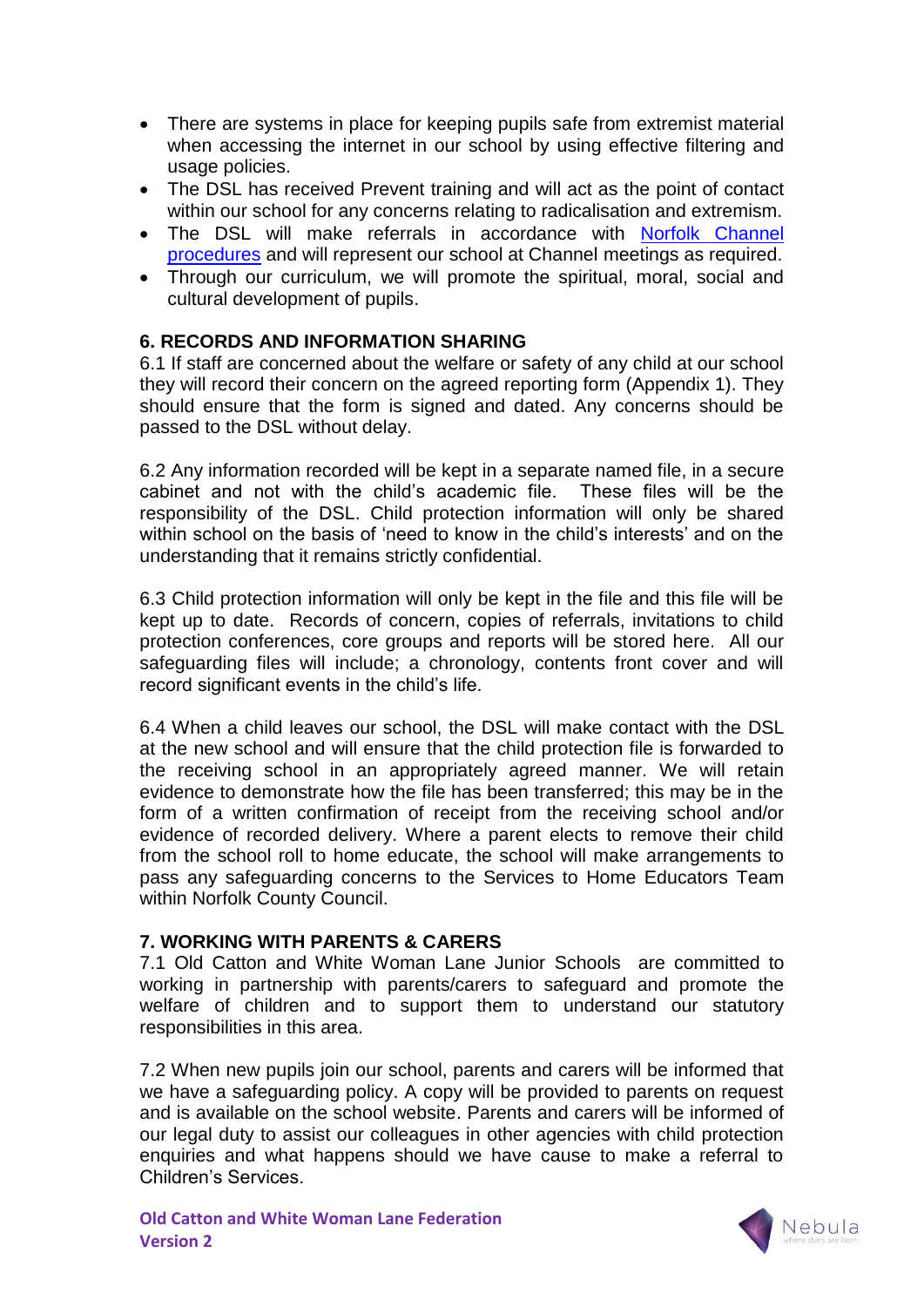7.3 We are committed to working with parents positively, openly and honestly. We ensure that all parents are treated with respect, dignity and courtesy. We respect parents' rights to privacy and confidentiality and will not share sensitive information unless we have permission or it is necessary to do so in order to safeguard a child from harm.

7.4 We will seek to share with parents any concerns we may have about their child *unless* to do so may place a child at increased risk of harm. A lack of parental engagement or agreement regarding the concerns the school has about a child will not prevent the DSL making a referral to Children's Services in those circumstances where it is appropriate to do so.

7.5 In order to keep children safe and provide appropriate care for them, the school requires parents to provide accurate and up to date information regarding:

- Full names and contact details of all adults with whom the child normally lives;
- Full names and contact details of all persons with parental responsibility (if different from above);
- Emergency contact details (if different from above);
- Full details of any other adult authorised by the parent to collect the child from school (if different from the above).

The School will retain this information on the pupil file. The school will only share information about pupils with adults who have parental responsibility for a pupil or where a parent has given permission and the school has been supplied with the adult's full details in writing.

#### **8. CHILD PROTECTION CONFERENCES**

8.1 Children's Services will convene a Child Protection conference once a child protection enquiry under Section 47 of the Children Act 1989 has been undertaken and the child is judged to be at continuing risk of significant harm. A review conference will take place once a child has been made the subject of a Child Protection Plan in order to monitor the safety of the child and the required reduction in risk.

8.2 Staff members may be asked to attend a child protection conference or core group meetings on behalf of the school in respect of individual children. Usually the person representing the school at these meetings will be the Headteacher or DSL. In any event, the person attending will need to have as much relevant up to date information about the child as possible; any member of staff may be required to contribute to this process.

8.3 All reports for child protection conferences will be prepared in advance using the guidance and template [report](http://www.schools.norfolk.gov.uk/download/ncc169080) provided by the NSCB. The information contained in the report will be shared with parents before the conference as appropriate and will include information relating to the child's physical, emotional and intellectual development and the child's presentation

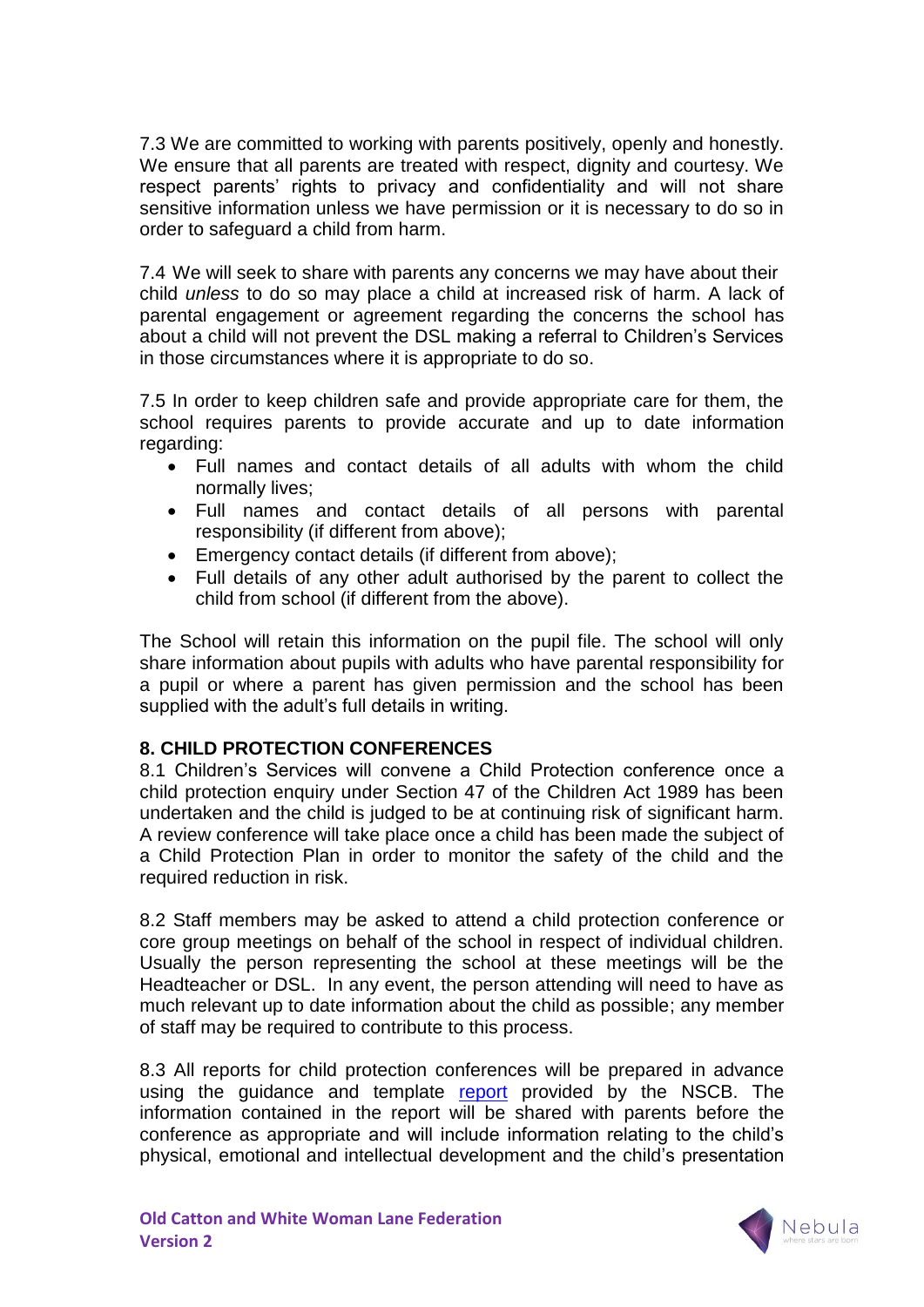at school. In order to complete such reports, all relevant information will be sought from staff working with the child in school.

8.4 Clearly child protection conferences can be upsetting for parents. We recognise that we are likely to have more contact with parents than other professionals involved. We will work in an open and honest way with any parent whose child has been referred to Children's Services or whose child is subject to a child protection plan. Our responsibility is to promote the protection and welfare of all children and our aim is to achieve this in partnership with our parents.

#### **9. SAFER RECRUITMENT**

9.1 We will ensure that the Headteacher and at least one member of the Governing Body have completed appropriate safer recruitment training. At all times the Headteacher and Governing Body will ensure that safer recruitment practices are followed in accordance with the requirements of *'Keeping Children Safe in Education'*, DfE (2016).

9.2 At Old Catton and White Woman Lane Junior Schools we will use the recruitment and selection process to deter and reject unsuitable candidates. We require evidence of original academic certificates. We do not accept testimonials and insist on taking up references prior to interview. We will question the contents of application forms if we are unclear about them, we will undertake Disclosure and Barring Service checks and use any other means of ensuring we are recruiting and selecting the most suitable people to work with our children.

9.3 We will maintain a Single Central Register of all safer recruitment checks carried out in line with statutory requirements.

#### **10. SAFER WORKING PRACTICE**

10.1 All adults who come into contact with our children have a duty of care to safeguard and promote their welfare. There is a legal duty placed upon us to ensure that all adults who work with or on behalf of our children are competent, confident and safe to do so.

10.2 All staff will be provided with a copy of our school's code of conduct at induction. They will be expected to know our school's Code of Conduct and policy for positive handling and carry out their duties in accordance with this advice. There will be occasion when some form of physical contact is inevitable, for example if a child has an accident or is hurt or is in a situation of danger to themselves or others around them. However, at all times the agreed policy for safe restraint must be adhered to. A list of staff that have accessed Norfolk Steps training will be kept by the Headteacher.

10.3 If staff, visitors, volunteers or parent helpers are working with children alone they will, wherever possible, be visible to other members of staff. They will be expected to inform another member of staff of their whereabouts in school, who they are with and for how long. Doors, ideally, should have a clear glass panel in them and be left open.

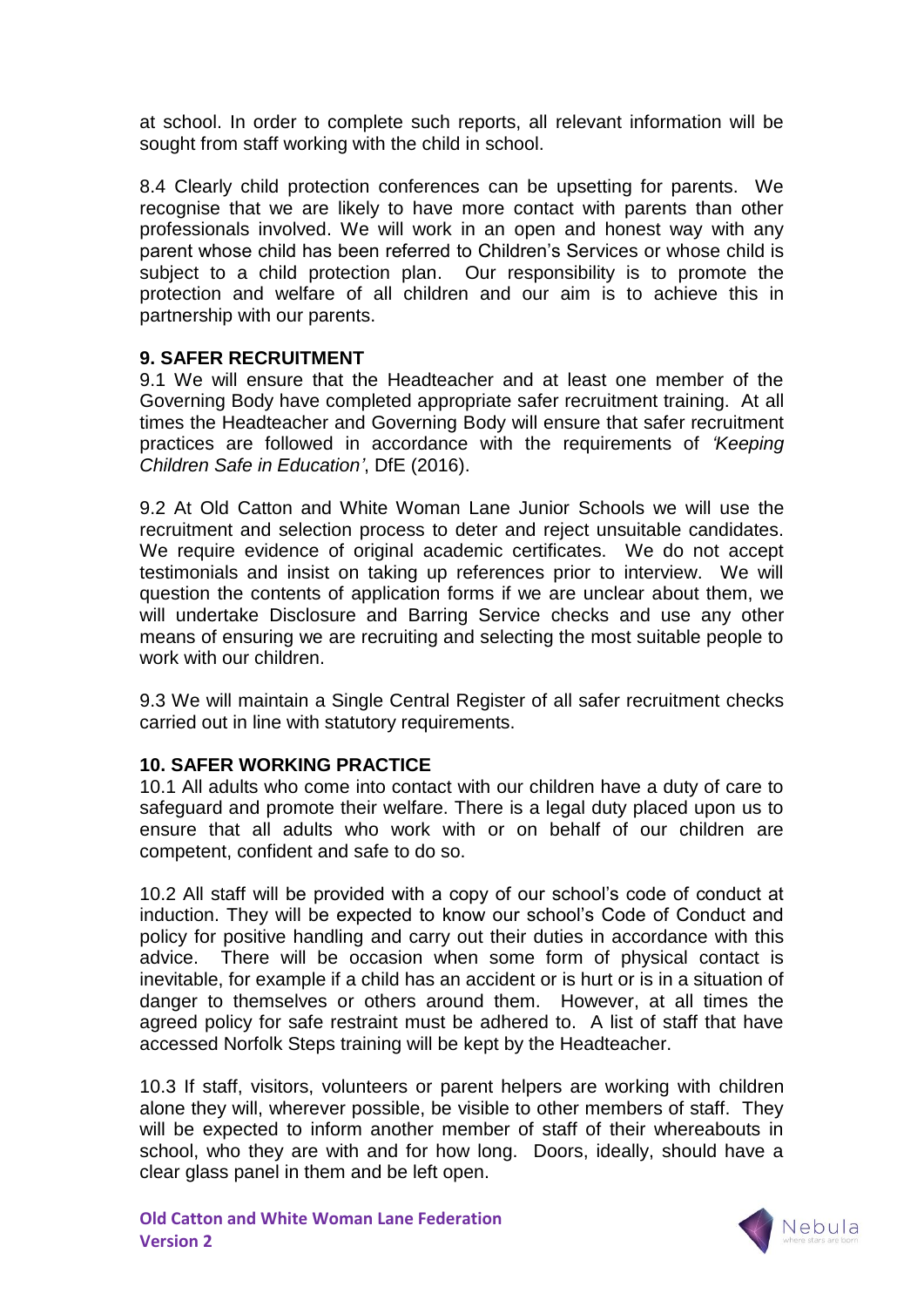10.4 Guidance about acceptable conduct and safe practice will be given to all staff and volunteers during induction. These are sensible steps that every adult should take in their daily professional conduct with children. This advice can be found in '*[Guidance for Safer Working Practices for Adults who work](http://www.schools.norfolk.gov.uk/download/ncc097068)  [with Children and Young People in Education Settings](http://www.schools.norfolk.gov.uk/download/ncc097068)*' (October 2015). All staff and volunteers are expected to carry out their work in accordance with this guidance and will be made aware that failure to do so could lead to disciplinary action.

#### **11. MANAGING ALLEGATIONS AGAINST STAFF & VOLUNTEERS**

11.1 Our aim is to provide a safe and supportive environment which secures the well being and very best outcomes for the children at our school. We do recognise that sometimes the behaviour of adults may lead to an allegation of abuse being made.

11.2 Allegations sometimes arise from a differing understanding of the same event, but when they occur they are distressing and difficult for all concerned. We also recognise that many allegations are genuine and there are some adults who deliberately seek to harm or abuse children.

11.3 We will take all possible steps to safeguard our children and to ensure that the adults in our school are safe to work with children. We will always ensure that the procedures outlined in *[Norfolk Safeguarding Children Board](http://www.norfolklscb.org/about/policies-procedures/8-3-allegations-against-persons-who-work-with-children/)  Protocol: [Allegations Against Persons who Work with Children](http://www.norfolklscb.org/about/policies-procedures/8-3-allegations-against-persons-who-work-with-children/)* and Part 4 of *'Keeping Children Safe in Education'*, DfE (2016) are adhered to and will seek appropriate advice from the Local Authority Designated Officer (LADO). The LADO can be contacted to request a [consultation or to make a referral](https://csapps.norfolk.gov.uk/csshared/ecourier2/misheet.asp?misheetid=21886) via email: [LADO@norfolk.gov.uk.](mailto:LADO@norfolk.gov.uk) The telephone number for the LADO Team is 01603 223473.

11.4 If an allegation is made or information is received about any adult who works in our setting which indicates that they may be unsuitable to work with children, the member of staff receiving the information should inform the Headteacher immediately. This includes concerns relating to agency and supply staff and volunteers. Should an allegation be made against the Headteacher, this will be reported to the Chair of Governors. In the event that neither the Headteacher nor Chair of Governors is not contactable on that day, the information must be passed to and dealt with by either the member of staff acting as Headteacher or the Vice Chair of Governors.

11.5 The Headteacher or Chair of Governors will seek advice from the LADO within one working day. No member of staff or the governing body will undertake further investigations before receiving advice from the LADO.

11.6 Any member of staff or volunteer who does not feel confident to raise their concerns with the Headteacher or Chair of Governors should contact the LADO directly on 01603 223473. Further national guidance can be found at: [Advice on whistleblowing.](https://www.gov.uk/whistleblowing) The [NSPCC whistleblowing helpline](https://www.gov.uk/government/news/home-office-launches-child-abuse-whistleblowing-helpline) is also available for staff who do not feel able to raise concerns regarding child

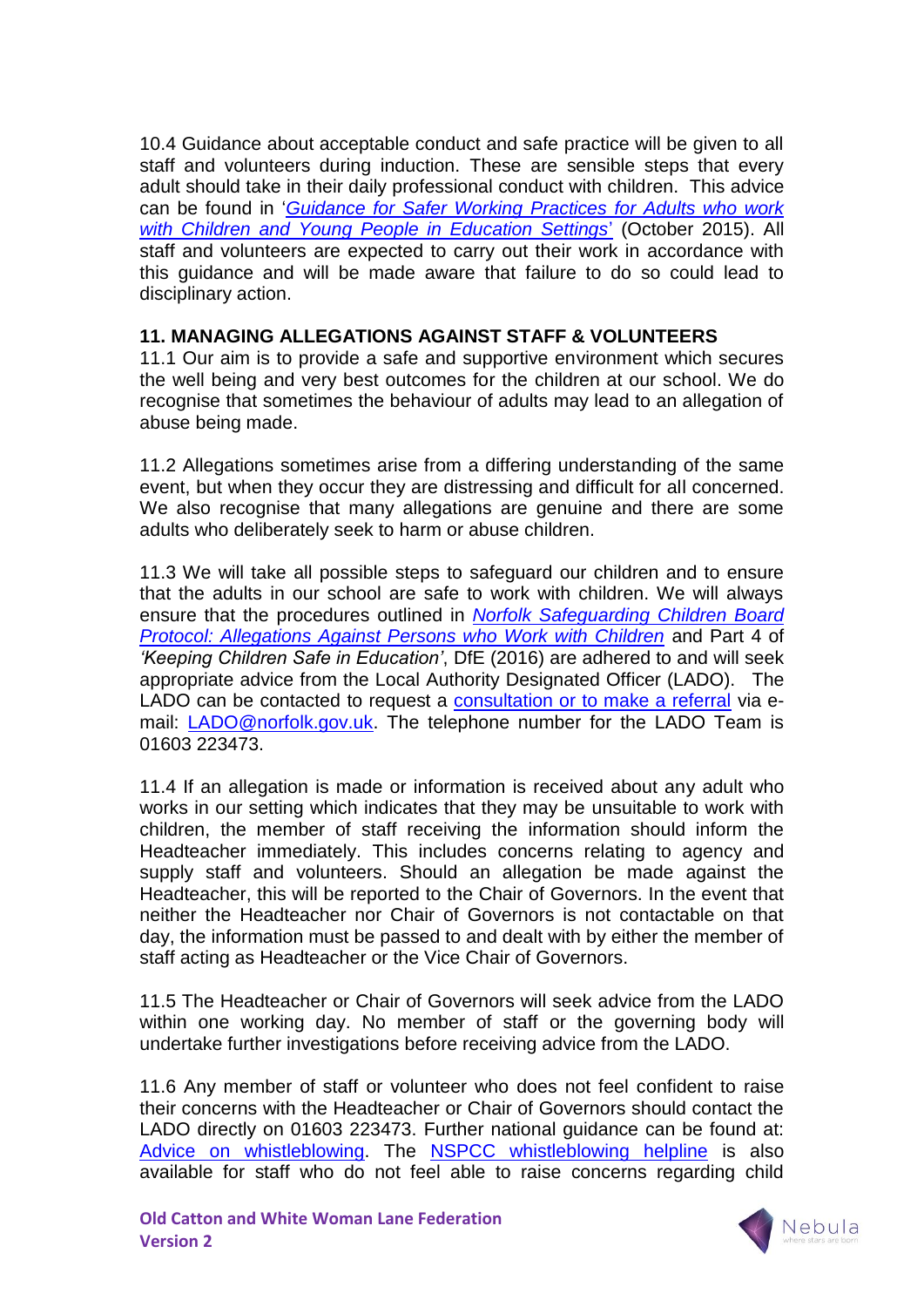protection failures internally. Staff can call: 0800 028 0285 – line is available from 8:00am to 8:00pm, Monday to Friday or via e-mail: help@nspcc.org.uk.

11.7 The School has a legal duty to refer to the Disclosure and Barring Service anyone who has harmed, or poses a risk of harm, to a child, or if there is reason to believe the member of staff has committed one of a number of listed offences, and who has been removed from working (paid or unpaid) in regulated activity, or would have been removed had they not left. The DBS will consider whether to bar the person. If these circumstances arise in relation to a member of staff at our school, a referral will be made as soon as possible after the resignation or removal of the individual in accordance with advice from the LADO and/or HR.

# **12 RELEVANT POLICIES**

12.1 To underpin the values and ethos of our school and our intent to ensure that pupils at our school are appropriately safeguarded the following policies are also included under our safeguarding umbrella:

- Staff Code of Conduct
- Preventing Extremism & Radicalisation Policy
- Anti-Bullying
- Positive handling and managing behaviour
- Recruitment & Selection
- Whistle-blowing
- Attendance
- On-line Safety
- Health and Safety including site security
- Harassment and discrimination including racial abuse
- Meeting the needs of pupils with medical conditions
- Intimate Care
- First aid
- Educational visits including overnight stays

# **13. STATUTORY FRAMEWORK**

This policy has been devised in accordance with the following legislation and guidance:

- '*[Working Together to Safeguard Children: A guide to inter-agency](https://www.gov.uk/government/uploads/system/uploads/attachment_data/file/419595/Working_Together_to_Safeguard_Children.pdf)  [working to safeguard and promote the welfare of children](https://www.gov.uk/government/uploads/system/uploads/attachment_data/file/419595/Working_Together_to_Safeguard_Children.pdf)*', DfE (2015)
- *['Keeping Children Safe in Education'](https://www.gov.uk/government/publications/keeping-children-safe-in-education--2)*, DfE (2016)
- [Norfolk Safeguarding Children Board](http://www.norfolklscb.org/about/policies-procedures/) procedures
- [Norfolk Safeguarding Children Board Protocol : Allegations Against](http://www.norfolklscb.org/about/policies-procedures/8-3-allegations-against-persons-who-work-with-children/)  [Persons who Work with Children](http://www.norfolklscb.org/about/policies-procedures/8-3-allegations-against-persons-who-work-with-children/)
- [Guidance for Safer Working Practices for Adults who work with](http://www.schools.norfolk.gov.uk/download/ncc097068)  [Children and Young People in Education Settings](http://www.schools.norfolk.gov.uk/download/ncc097068) (October 2015).
- ['What to do if you're worried a child is being abused', DfE \(March 2015\)](https://www.gov.uk/government/uploads/system/uploads/attachment_data/file/419604/What_to_do_if_you_re_worried_a_child_is_being_abused.pdf)
- ['Information Sharing: Advice for practitioners', DfE \(March 2015\)](https://www.gov.uk/government/uploads/system/uploads/attachment_data/file/419628/Information_sharing_advice_safeguarding_practitioners.pdf)

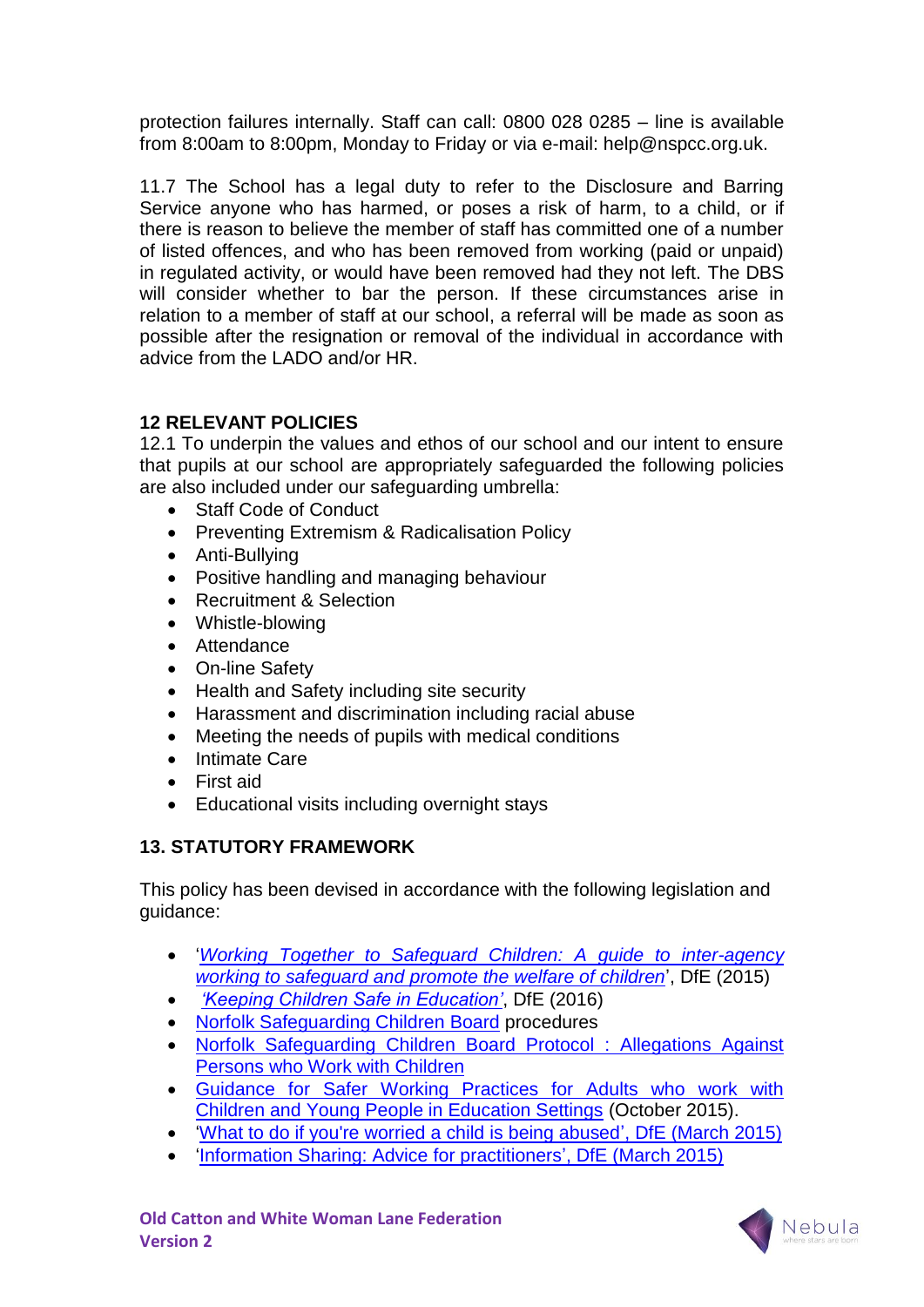

 '*[The Prevent duty: Departmental advice for schools and childcare](https://www.gov.uk/government/uploads/system/uploads/attachment_data/file/439598/prevent-duty-departmental-advice-v6.pdf)  [providers'](https://www.gov.uk/government/uploads/system/uploads/attachment_data/file/439598/prevent-duty-departmental-advice-v6.pdf)*, DfE (2015)



 ['Mandatory Reporting of Female](https://www.gov.uk/government/uploads/system/uploads/attachment_data/file/469448/FGM-Mandatory-Reporting-procedural-info-FINAL.pdf) Genital Mutilation - procedural [information',](https://www.gov.uk/government/uploads/system/uploads/attachment_data/file/469448/FGM-Mandatory-Reporting-procedural-info-FINAL.pdf) Home Office (October 201 **Appendix 1: Recording Form for Safeguarding Concerns**

Staff, volunteers and regular visitors are required to complete this form and pass it to Ashley Best-White, Nicola Pellatt, Kate Connelly, Dan Richmond or Nick Johnson if they have a safeguarding concern about a child in our school.

| Full name of child | Date of Birth | Tutor/Form group | Your name and position<br>in school |
|--------------------|---------------|------------------|-------------------------------------|
|                    |               |                  |                                     |

| Nature of concern/disclosure                                                                                                                         |
|------------------------------------------------------------------------------------------------------------------------------------------------------|
| Please include where you were when the child made a disclosure, what you saw, who else was<br>there, what did the child say or do and what you said. |
| Time & date of incident:                                                                                                                             |
| Was there an injury?<br>Yes / No<br>Did you see it?<br>Yes / No<br>Describe the injury:                                                              |
| Have you filled in a body plan to show where the injury is and its approximate size?<br>Yes / No                                                     |
| Was anyone else with you? Who?                                                                                                                       |
| Did you report the previous incident?<br>Has this happened before?                                                                                   |
| Who are you passing this information to?<br>Name:<br>Position:                                                                                       |
|                                                                                                                                                      |

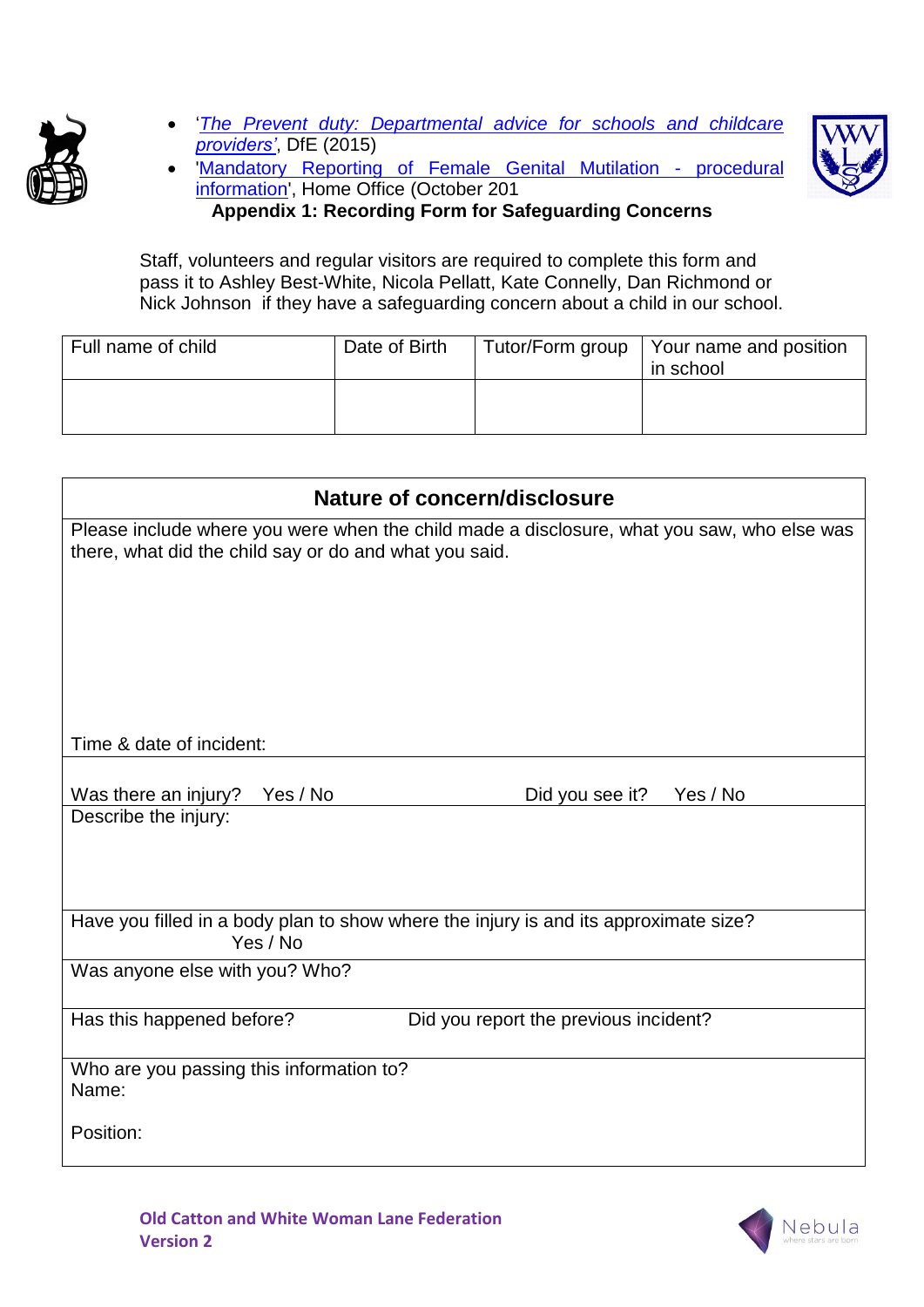| Your signature:      |  |
|----------------------|--|
| Time form completed: |  |
| ate:                 |  |

Full name: DSL Signature:

Date:

| Time form received by DSL:                                                                                                                    |
|-----------------------------------------------------------------------------------------------------------------------------------------------|
| Action taken by DSL:                                                                                                                          |
|                                                                                                                                               |
|                                                                                                                                               |
|                                                                                                                                               |
|                                                                                                                                               |
|                                                                                                                                               |
|                                                                                                                                               |
|                                                                                                                                               |
|                                                                                                                                               |
|                                                                                                                                               |
| Referred to?                                                                                                                                  |
| Attendance<br>Improvement<br><b>School Nurse</b><br><b>PSA</b><br>Guidance<br>Other<br>Officer<br>Police<br>Children's<br>Services<br>Adviser |
|                                                                                                                                               |
| Time:<br>Date:                                                                                                                                |
| Parents informed? Yes / No (If No, state reason)                                                                                              |
| Feedback given to?                                                                                                                            |
|                                                                                                                                               |
| Pastoral team<br>Child<br>Person who recorded disclosure<br>Tutor                                                                             |
| <b>Further Action Agreed:</b><br>e.g. School to instigate a Family Support Process, assessment by Children's Services                         |
|                                                                                                                                               |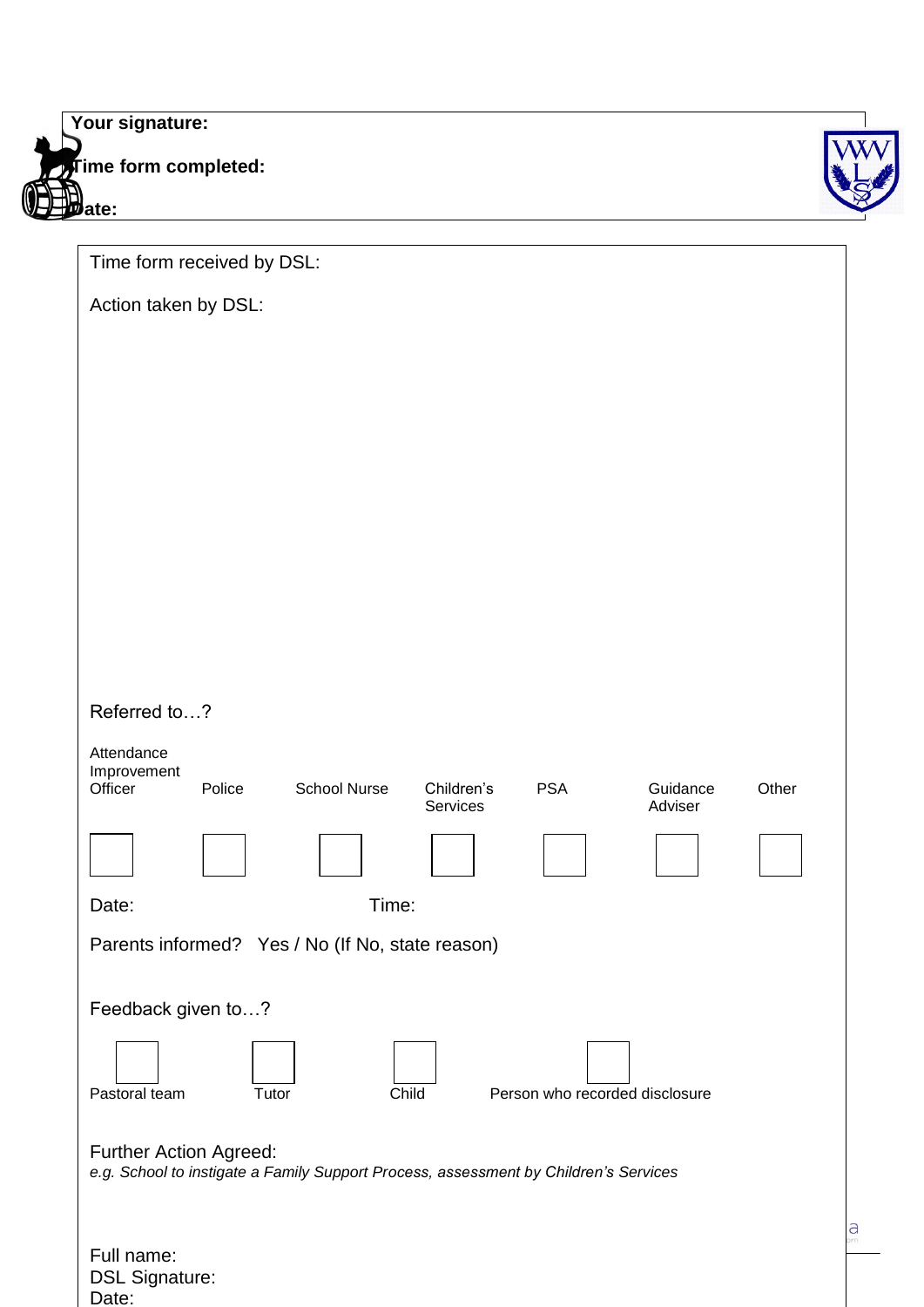Young Child



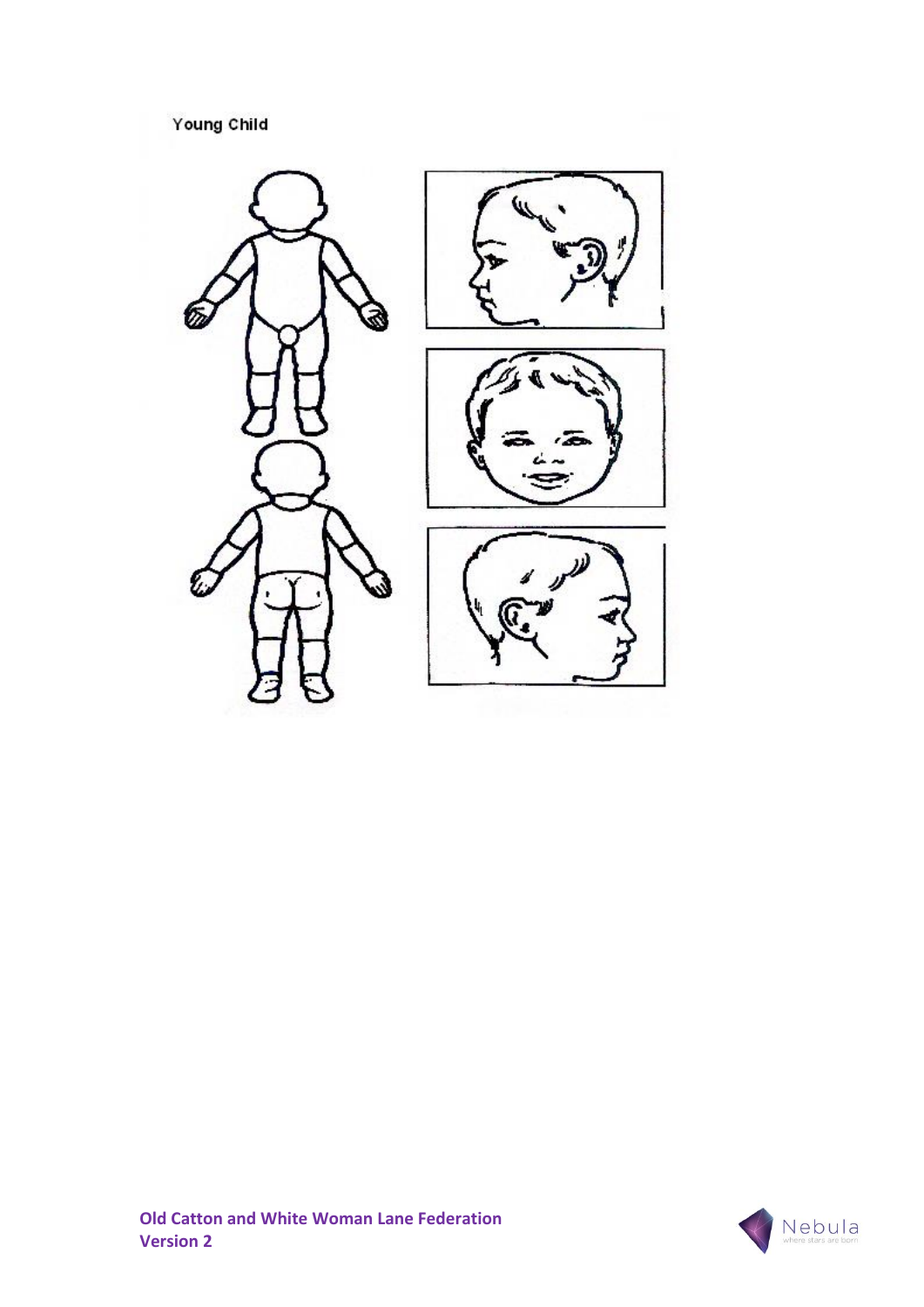# **Older Child**



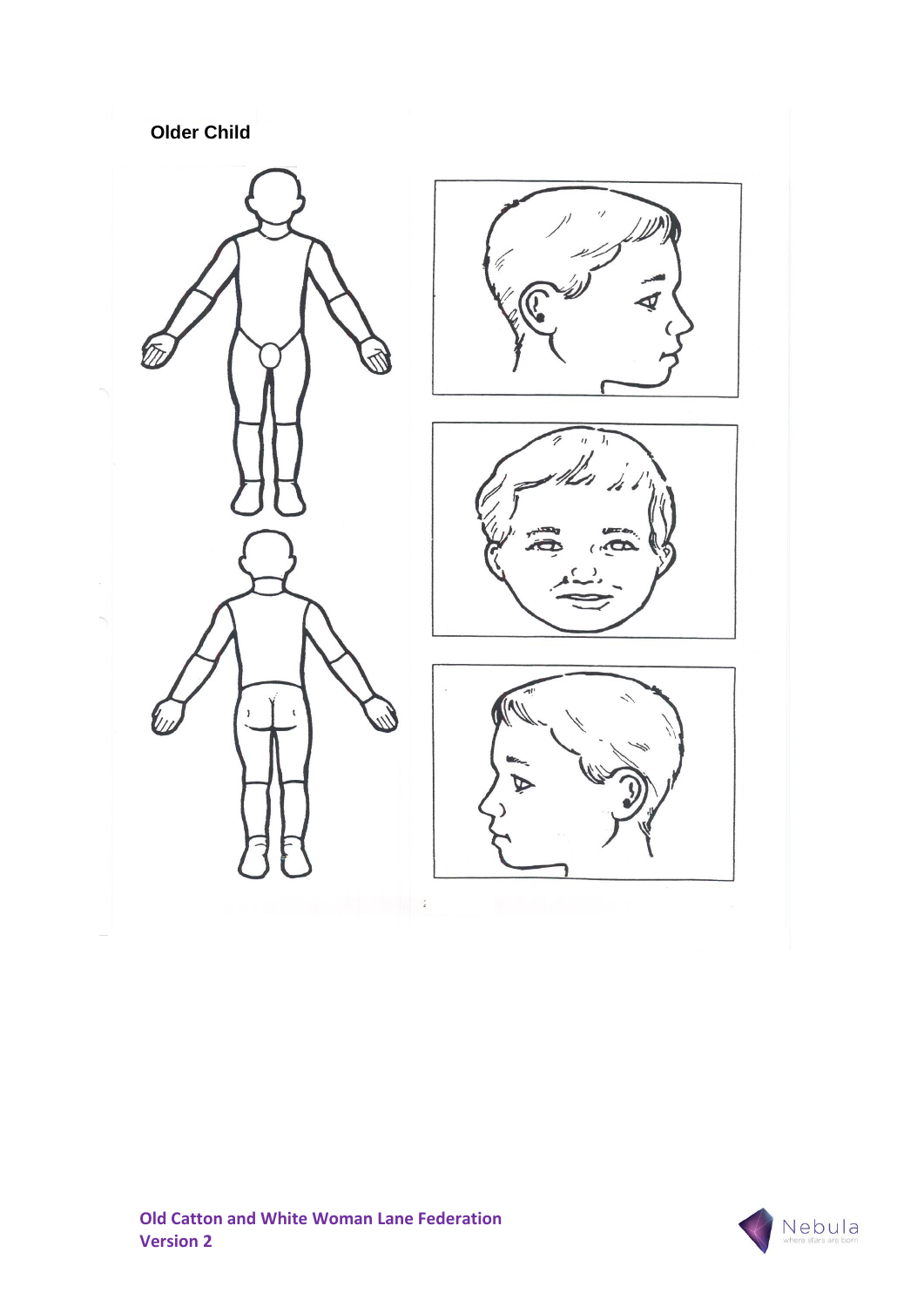



#### **Appendix 2: Safeguarding Induction Sheet for new or supply staff and regular visitors or volunteers.**

We all have a statutory duty to safeguard and promote the welfare of children, and at our school we take this responsibility seriously.

If you have any concerns about a child or young person in our school, you must share this information immediately with our Designated Safeguarding Lead (DSL) or one of the alternate post holders.

Do not think that your worry is insignificant if it is about hygiene, appearance or behaviour – we would rather you told us as we would rather know about something that appears small than miss a worrying situation.

**If you think the matter is very serious and may be related to child protection, for example, physical, emotional, sexual abuse or neglect, you must find one of the designated professionals detailed below and provide them with a written record of your concern. A copy of the form to complete is attached to this and others can be obtained from the school office. Please ensure you complete all sections as described.**

**If you are unable to locate them ask a member of the school office staff to find them and to ask them to speak with you immediately about a confidential and urgent matter.**

Any allegation concerning a member of staff, a child's foster carer or a volunteer should be reported immediately to the Headteacher. If an allegation is made about the Headteacher you should pass this information to the Chair of the Governing Body. Alternatively, you can contact the Local Authority Designated Officer on 01603 223473. [NSPCC whistleblowing helpline](https://www.gov.uk/government/news/home-office-launches-child-abuse-whistleblowing-helpline) is also available for staff who do not feel able to raise concerns regarding child protection failures internally. Staff can call: 0800 028 0285 – line is available from 8:00am to 8:00pm, Monday to Friday or via email: help@nspcc.org.uk.

The people you should talk to in school are: Designated Safeguarding Leads (DSL): Ashley Best-White and Nicola Pellatt Location of office: Opposite main school office at White Woman Lane School Contact Number: 01603 419203

Alternate Designated Leads: Kate Connelly Location of office:Next to main office at Old Catton Junior School Contact Number: 01603 426973 Alternate Designated Leads: Dan Richmond and Nick Johnson Location of office: Lower School corridor at White Woman Lane School Contact Number: 01603 426973

Chair of Governing Body: Judy Leggett Contact Number: 01603 429986

**At Old Catton and White Woman Lane Federation schools we strive to safeguard and promote the welfare of all of our children.**

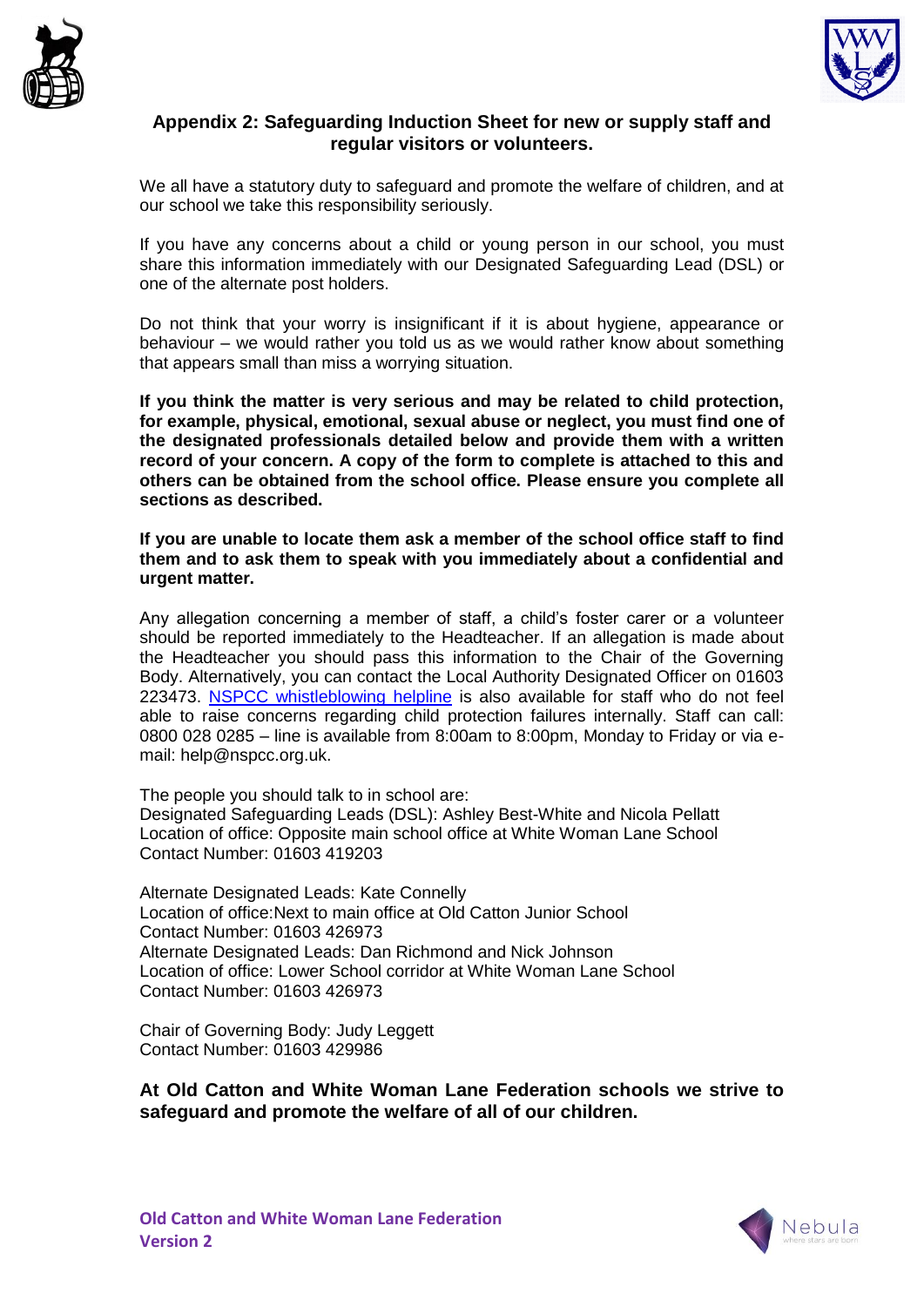# **Appendix 3: Local Safeguarding Referral Procedures 2016**



Please note that consultations should not be used in circumstances where you suspect immediate risk or harm to a child e.g. when the child has made a disclosure of abuse or you suspect the child is presenting with a non-accidental injury. In these circumstances, you should contact Customer Services and explain that you wish to make a referral.